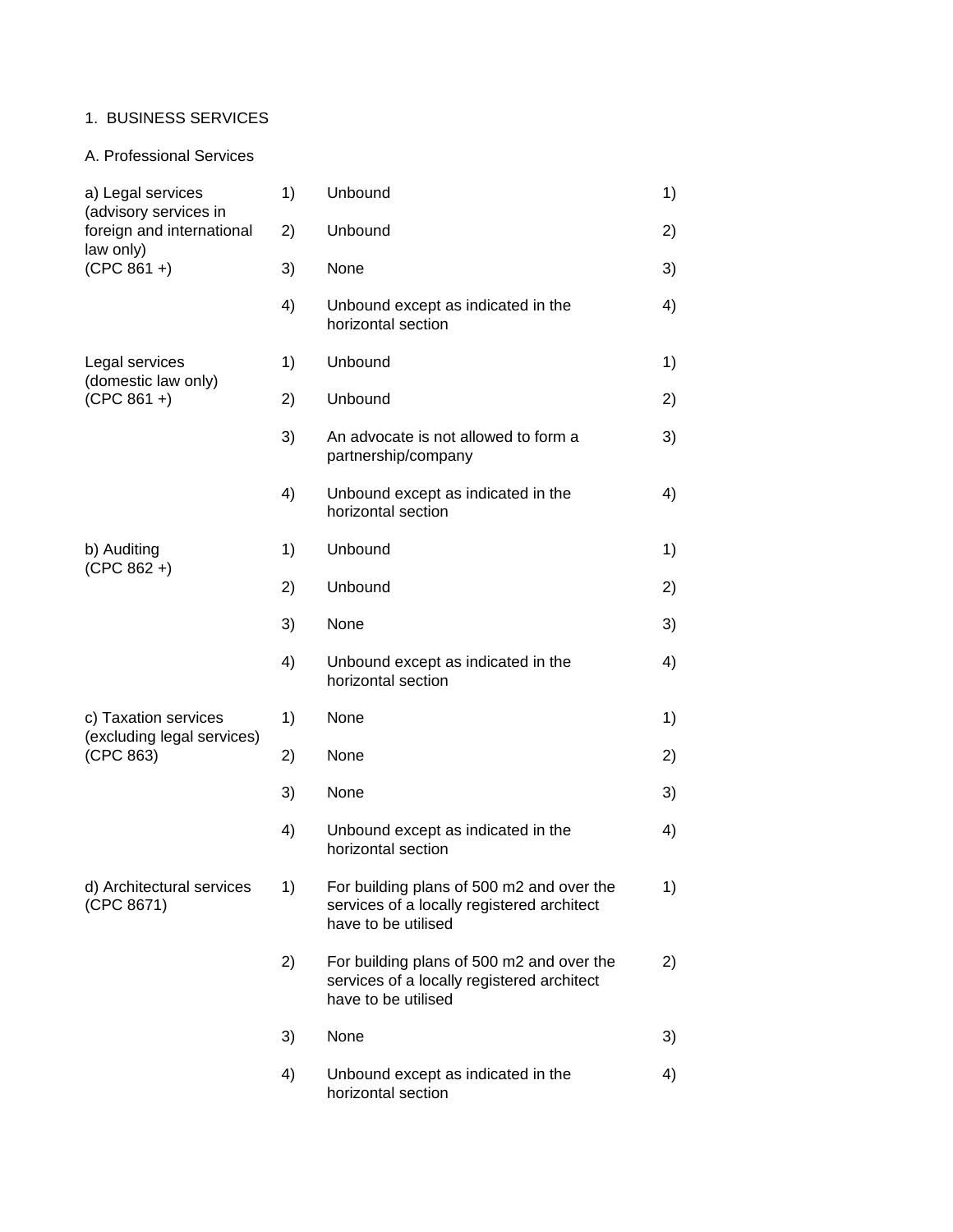| e) Engineering services<br>(CPC 8672) | 1) | None                                                     | 1) |
|---------------------------------------|----|----------------------------------------------------------|----|
|                                       | 2) | None                                                     | 2) |
|                                       | 3) | None                                                     | 3) |
|                                       | 4) | Unbound except as indicated in the<br>horizontal section | 4) |
| f) Integrated engineering<br>services | 1) | None                                                     | 1) |
| (CPC 8673)                            | 2) | None                                                     | 2) |
|                                       | 3) | None                                                     | 3) |
|                                       | 4) | Unbound except as indicated in the<br>horizontal section | 4) |
| g) (i) Urban planning                 | 1) | None                                                     | 1) |
| services<br>(CPC 8674)                | 2) | None                                                     | 2) |
|                                       | 3) | None                                                     | 3) |
|                                       | 4) | Unbound except as indicated in the<br>horizontal section | 4) |
| (ii) Landscape architectural 1)       |    | None                                                     | 1) |
| services<br>(CPC 8674)                | 2) | None                                                     | 2) |
|                                       | 3) | None                                                     | 3) |
|                                       | 4) | Unbound except as indicated in the<br>horizontal section | 4) |
| h) Medical and dental                 | 1) | None                                                     | 1) |
| services<br>(CPC 9312)                | 2) | None                                                     | 2) |
|                                       | 3) | None                                                     | 3) |
|                                       | 4) | Unbound except as indicated in the<br>horizontal section | 4) |
| i) Veterinary services                | 1) | None                                                     | 1) |
| (CPC 932)                             | 2) | None                                                     | 2) |
|                                       | 3) | None                                                     | 3) |
|                                       | 4) | Unbound except as indicated in the                       | 4) |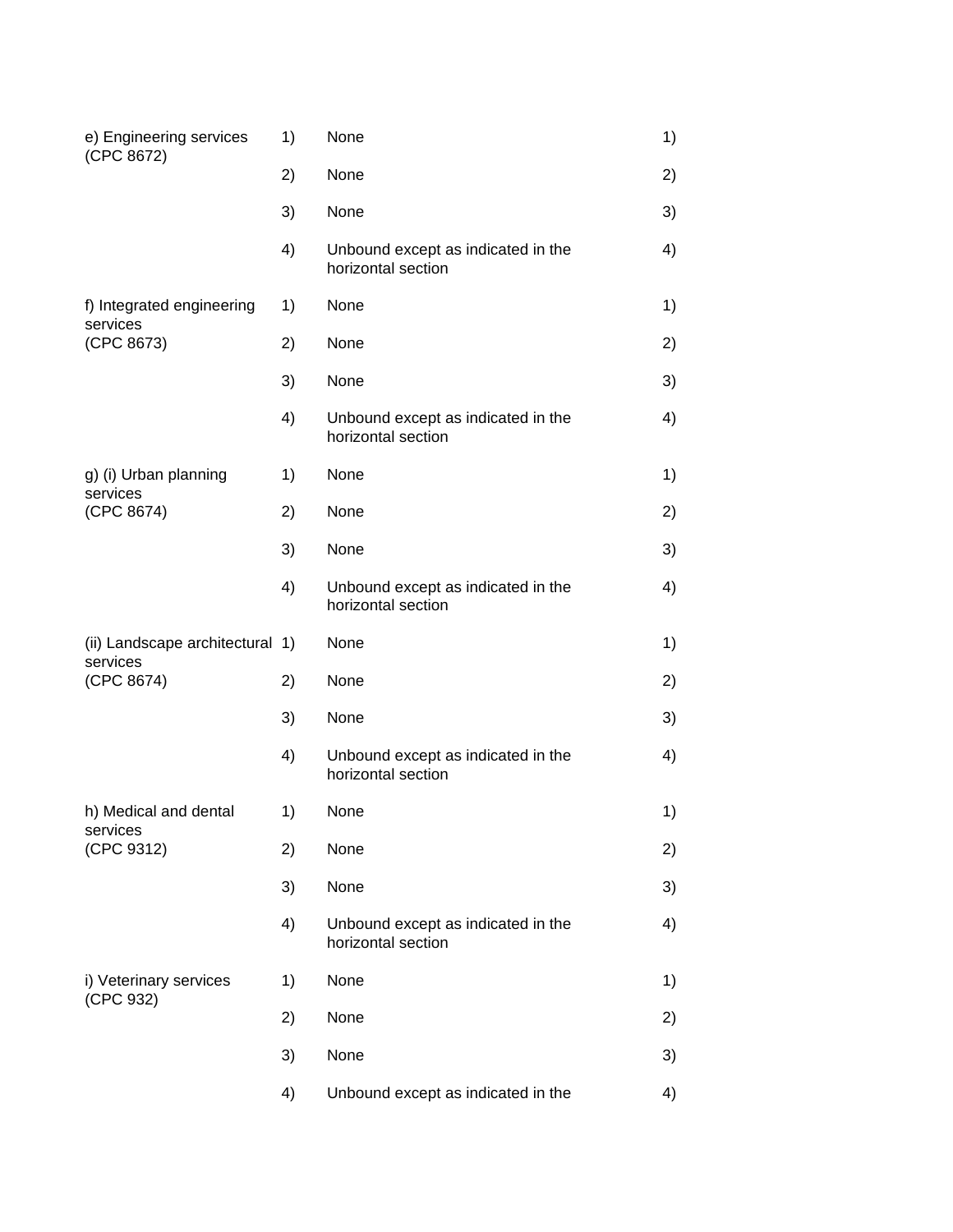### horizontal section

| j) Services provided by:                                  | 1) | Unbound*                                                 | 1) |
|-----------------------------------------------------------|----|----------------------------------------------------------|----|
| (i) Midwives and nurses                                   | 2) | None                                                     | 2) |
| (CPC 93191)                                               | 3) | None                                                     | 3) |
|                                                           | 4) | Unbound except as indicated in the<br>horizontal section | 4) |
| (ii) Physiotherapists and<br>paramedical personnel        | 1) | Unbound*                                                 | 1) |
|                                                           | 2) | Unbound*                                                 | 2) |
|                                                           | 3) | None                                                     | 3) |
|                                                           | 4) | Unbound except as indicated in the<br>horizontal section | 4) |
| B. Computer and Related<br><b>Services</b>                |    |                                                          |    |
| a) Consultancy services<br>related to the installation of | 1) | None                                                     | 1) |
| computer hardware<br>(CPC 841)                            | 2) | None                                                     | 2) |
|                                                           | 3) | None                                                     | 3) |
|                                                           | 4) | Unbound except as indicated in the<br>horizontal section | 4) |
| b) Software implementation 1)<br>services                 |    | None                                                     | 1) |
| (CPC 842)                                                 | 2) | None                                                     | 2) |
|                                                           | 3) | None                                                     | 3) |
|                                                           | 4) | Unbound except as indicated in the<br>horizontal section | 4) |
| c) Data processing<br>services                            | 1) | None                                                     | 1) |
| (CPC 843)                                                 | 2) | None                                                     | 2) |
|                                                           | 3) | None                                                     | 3) |
|                                                           | 4) | Unbound except as indicated in the<br>horizontal section | 4) |
| d) Data base services                                     | 1) | None                                                     | 1) |
| (CPC 844)                                                 | 2) | None                                                     | 2) |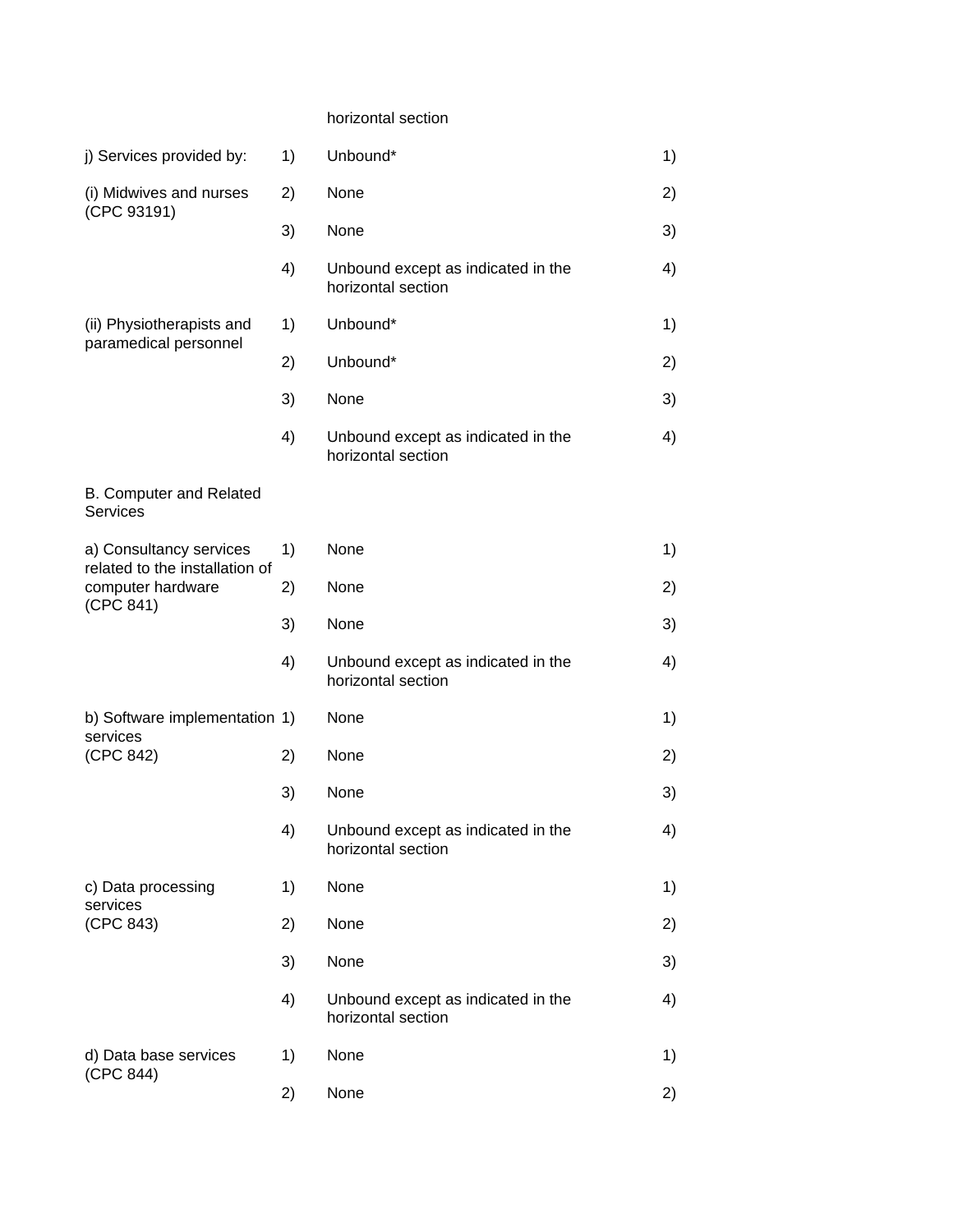|                                                 | 3) | None                                                     | 3) |
|-------------------------------------------------|----|----------------------------------------------------------|----|
|                                                 | 4) | Unbound except as indicated in the<br>horizontal section | 4) |
| e) Maintenance and repair<br>services of office | 1) | None                                                     | 1) |
| machinery and equipment<br>including computers  | 2) | None                                                     | 2) |
| (CPC 8450)                                      | 3) | None                                                     | 3) |
|                                                 | 4) | Unbound except as indicated in the<br>horizontal section | 4) |
| D. Real Estate Services                         |    |                                                          |    |
| a) Involving own or leased<br>property          | 1) | None                                                     | 1) |
| (CPC 821)                                       | 2) | None                                                     | 2) |
|                                                 | 3) | None                                                     | 3) |
|                                                 | 4) | Unbound except as indicated in the<br>horizontal section | 4) |
| b) On a fee or contracting<br>basis             | 1) | None                                                     | 1) |
| (CPC 822)                                       | 2) | None                                                     | 2) |
|                                                 | 3) | None                                                     | 3) |
|                                                 | 4) | Unbound except as indicated in the<br>horizontal section | 4) |
| E. Rental/Leasing Services<br>without Operators |    |                                                          |    |
| a) Relating to ships<br>(CPC 83103)             | 1) | None                                                     | 1) |
|                                                 | 2) | None                                                     | 2) |
|                                                 | 3) | None                                                     | 3) |
|                                                 | 4) | Unbound except as indicated in the<br>horizontal section | 4) |
| b) Relating to aircraft<br>(CPC 83104)          | 1) | None                                                     | 1) |
|                                                 | 2) | None                                                     | 2) |
|                                                 | 3) | None                                                     | 3) |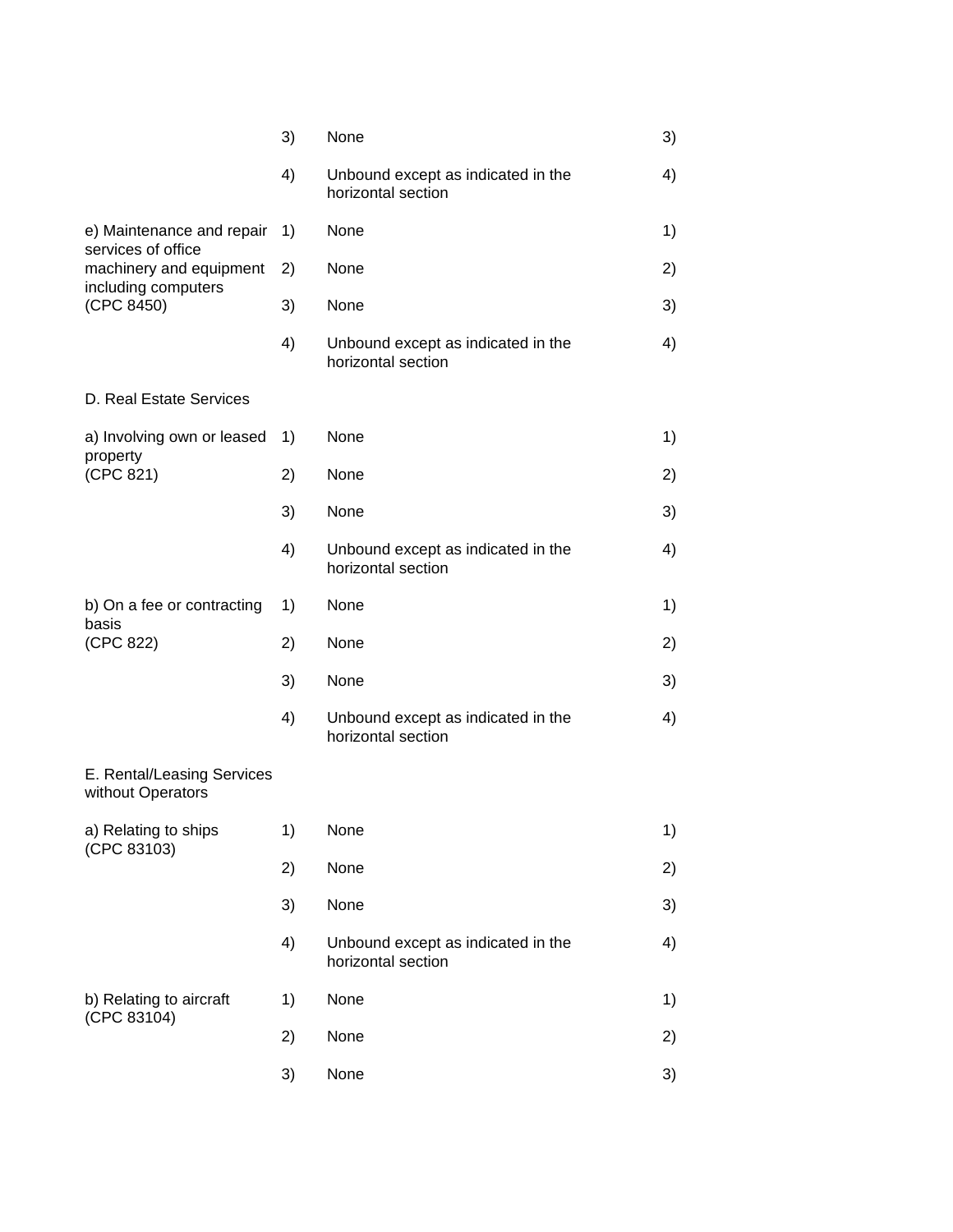|                                                 | 4) | Unbound except as indicated in the<br>horizontal section | 4) |
|-------------------------------------------------|----|----------------------------------------------------------|----|
| c) Relating to other<br>transport equipment     | 1) | None                                                     | 1) |
| $(CPC 83101 + )$<br>$(CPC 83102 + )$            | 2) | None                                                     | 2) |
| (CPC 83105)                                     | 3) | None                                                     | 3) |
|                                                 | 4) | Unbound except as indicated in the<br>horizontal section | 4) |
| d) Relating to other<br>machinery and equipment | 1) | None                                                     | 1) |
| (CPC 83106)                                     | 2) | None                                                     | 2) |
| (CPC 83107)<br>(CPC 83108)                      | 3) | None                                                     | 3) |
| (CPC 83109)                                     | 4) | Unbound except as indicated in the<br>horizontal section | 4) |
| F. Other Business Services                      |    |                                                          |    |
| b) Market research and                          | 1) | None                                                     | 1) |
| public opinion polling<br>services              | 2) | None                                                     | 2) |
| (CPC 864)                                       | 3) | None                                                     | 3) |
|                                                 | 4) | Unbound except as indicated in the<br>horizontal section | 4) |
| c) Management consulting                        | 1) | None                                                     | 1) |
| services<br>(CPC 865)                           | 2) | None                                                     | 2) |
|                                                 | 3) | None                                                     | 3) |
|                                                 | 4) | Unbound except as indicated in the<br>horizontal section | 4) |
| d) Services related to                          | 1) | None                                                     | 1) |
| management consulting<br>(CPC 866)              | 2) | None                                                     | 2) |
|                                                 | 3) | None                                                     | 3) |
|                                                 | 4) | Unbound except as indicated in the<br>horizontal section | 4) |
| e) Technical testing and                        | 1) | None                                                     | 1) |
| analysis services<br>(CPC 8676)                 | 2) | None                                                     | 2) |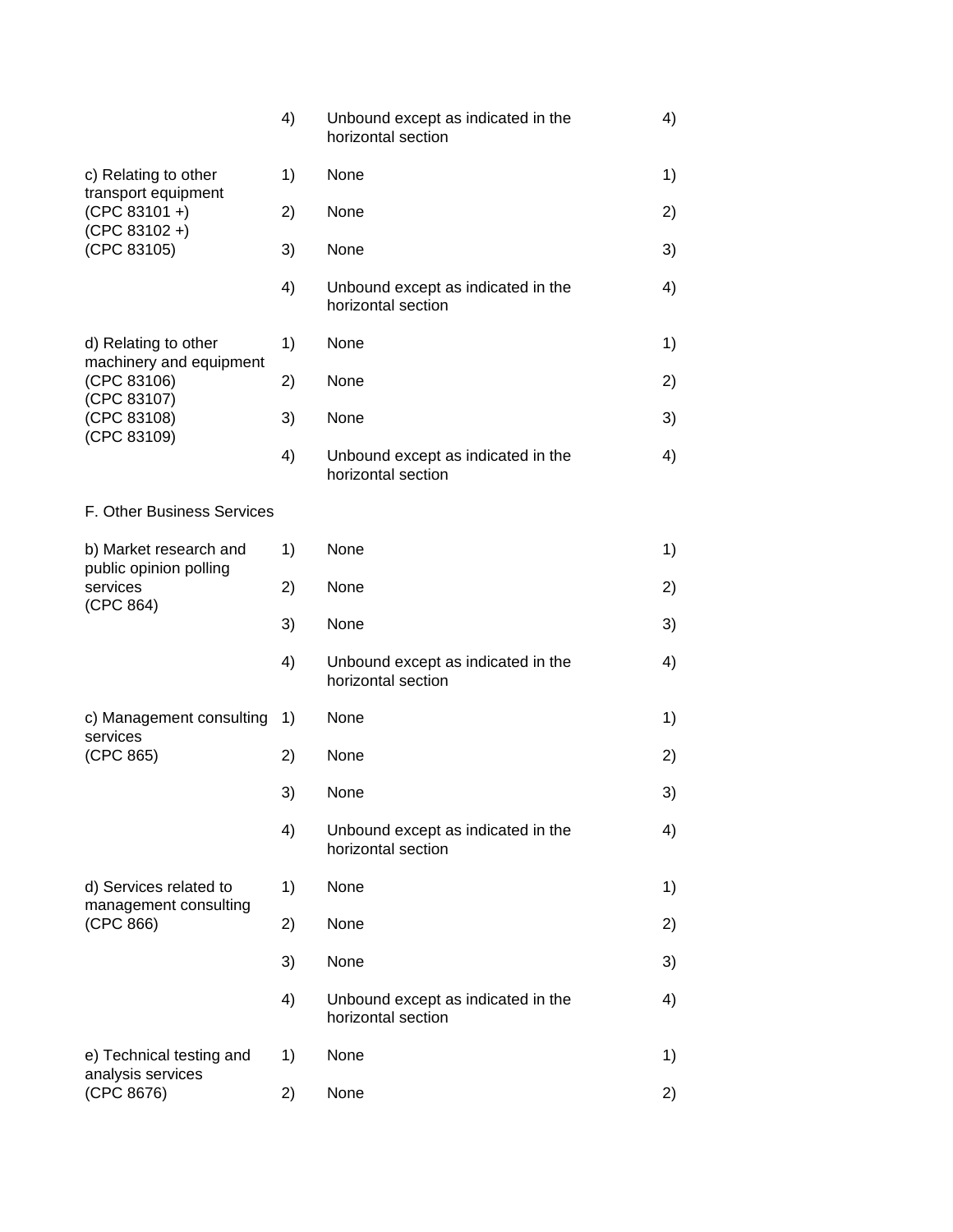|                                                   | 3) | None                                                     | 3) |
|---------------------------------------------------|----|----------------------------------------------------------|----|
|                                                   | 4) | Unbound except as indicated in the<br>horizontal section | 4) |
| f) Services incidental to                         | 1) | Unbound                                                  | 1) |
| agriculture, hunting and<br>forestry<br>(CPC 881) | 2) | Unbound                                                  | 2) |
|                                                   | 3) | None                                                     | 3) |
|                                                   | 4) | Unbound except as indicated in the<br>horizontal section | 4) |
| g) Services incidental to<br>fishing              | 1) | Unbound                                                  | 1) |
| (CPC 882)                                         | 2) | Unbound                                                  | 2) |
|                                                   | 3) | None                                                     | 3) |
|                                                   | 4) | Unbound except as indicated in the<br>horizontal section | 4) |
| h) Services incidental to<br>mining               | 1) | Unbound                                                  | 1) |
| (CPC 883)<br>(CPC 5115)                           | 2) | Unbound                                                  | 2) |
|                                                   | 3) | None                                                     | 3) |
|                                                   | 4) | Unbound except as indicated in the<br>horizontal section | 4) |
| i) Services incidental to<br>manufacturing        | 1) | Unbound                                                  | 1) |
| (CPC 884)<br>(CPC 885)                            | 2) | Unbound                                                  | 2) |
|                                                   | 3) | None                                                     | 3) |
|                                                   | 4) | Unbound except as indicated in the<br>horizontal section | 4) |
| k) Placement and supply<br>services of personnel  | 1) | None                                                     | 1) |
| (CPC 872)                                         | 2) | None                                                     | 2) |
|                                                   | 3) | None                                                     | 3) |
|                                                   | 4) | Unbound except as indicated in the<br>horizontal section | 4) |
| I) Investigation and security 1)<br>(CPC 873)     |    | None                                                     | 1) |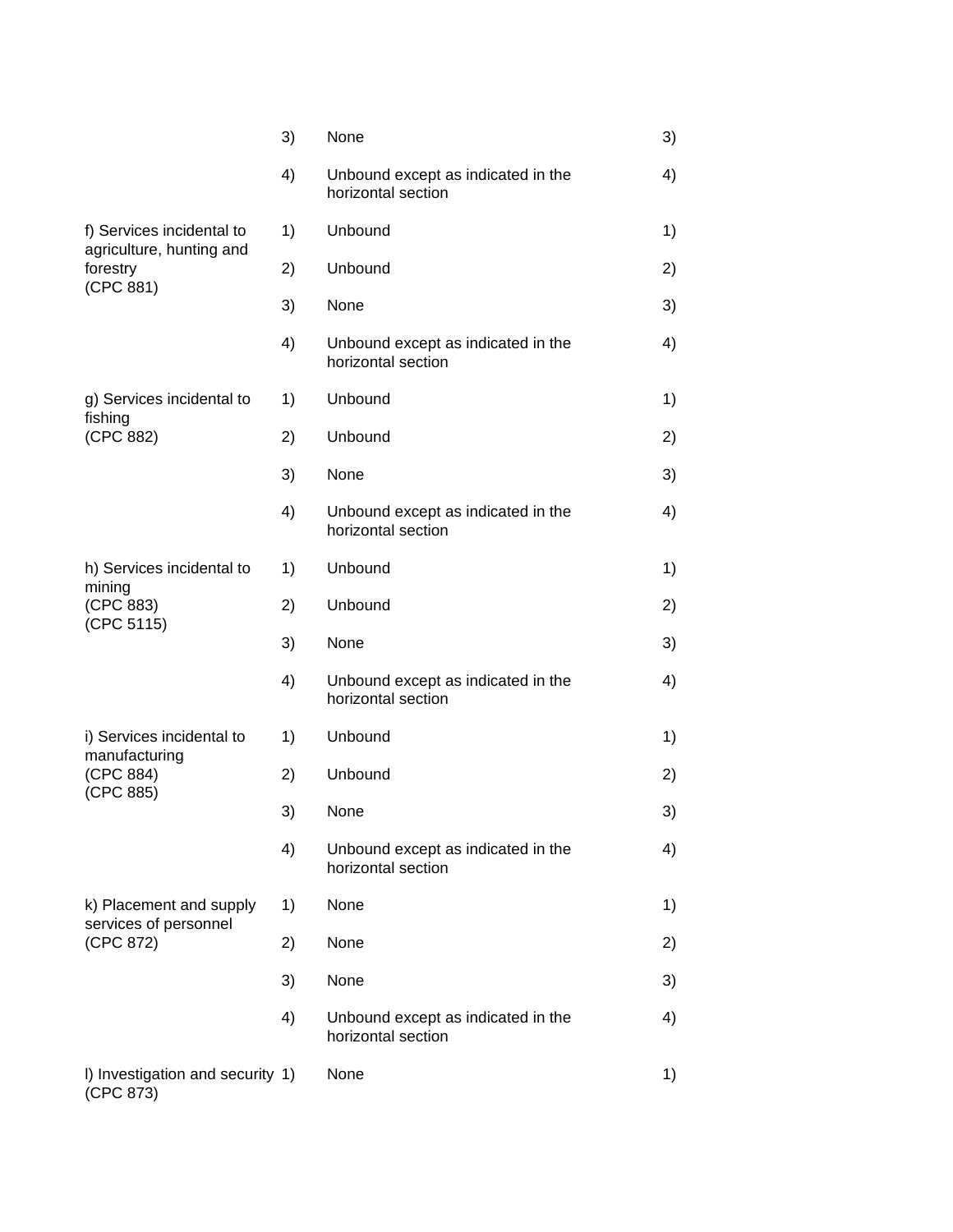|                                                    | 2) | None                                                     | 2) |
|----------------------------------------------------|----|----------------------------------------------------------|----|
|                                                    | 3) | None                                                     | 3) |
|                                                    | 4) | Unbound except as indicated in the<br>horizontal section | 4) |
| m) Engineering related<br>scientific and technical | 1) | None                                                     | 1) |
| consulting services<br>(CPC 8675)                  | 2) | None                                                     | 2) |
|                                                    | 3) | None                                                     | 3) |
|                                                    | 4) | Unbound except as indicated in the<br>horizontal section | 4) |
| n) Maintenance and repair<br>of equipment          | 1) | None                                                     | 1) |
| (CPC 633)                                          | 2) | None                                                     | 2) |
|                                                    | 3) | None                                                     | 3) |
|                                                    | 4) | Unbound except as indicated in the<br>horizontal section | 4) |
| o) Building-cleaning<br>services                   | 1) | Unbound*                                                 | 1) |
| (CPC 874)                                          | 2) | None                                                     | 2) |
|                                                    | 3) | None                                                     | 3) |
|                                                    | 4) | Unbound except as indicated in the<br>horizontal section | 4) |
| p) Photographic services                           | 1) | None                                                     | 1) |
| (CPC 875)                                          | 2) | None                                                     | 2) |
|                                                    | 3) | None                                                     | 3) |
|                                                    | 4) | Unbound except as indicated in the<br>horizontal section | 4) |
| s) Convention services                             | 1) | None                                                     | 1) |
| (CPC 87909)                                        | 2) | None                                                     | 2) |
|                                                    | 3) | None                                                     | 3) |
|                                                    | 4) | Unbound except as indicated in the<br>horizontal section | 4) |

# 2. COMMUNICATION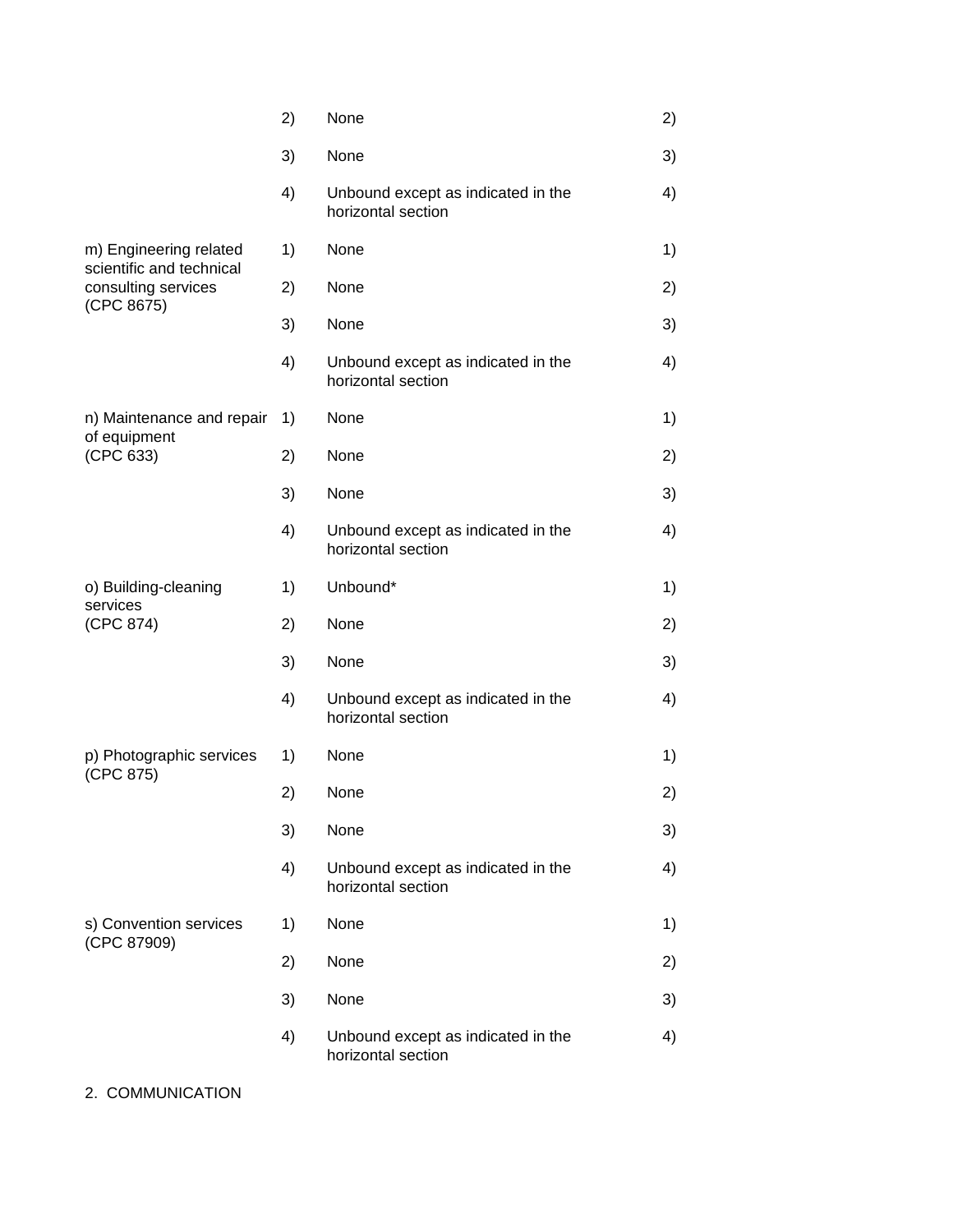### **SERVICES**

| <b>B. Courier Services</b><br>(CPC 7512)                            |                                                                          | 1) | None                                                                                                                                                                             | 1) |
|---------------------------------------------------------------------|--------------------------------------------------------------------------|----|----------------------------------------------------------------------------------------------------------------------------------------------------------------------------------|----|
|                                                                     |                                                                          | 2) | None                                                                                                                                                                             | 2) |
|                                                                     |                                                                          | 3) | None                                                                                                                                                                             | 3) |
|                                                                     |                                                                          | 4) | Unbound except as indicated in the<br>horizontal section                                                                                                                         | 4) |
|                                                                     | Telecommunications                                                       |    |                                                                                                                                                                                  |    |
|                                                                     | Facilities based and public-<br>switched telecommunications<br>services: |    |                                                                                                                                                                                  |    |
| a) Voice services, except<br>over value-added network               |                                                                          | 1) | Only through the network of Telkom<br>monopoly or subsequent duopoly on<br>international traffic. Telkom monopoly to                                                             | 1) |
| b) Packet-switched data<br>transmission services                    |                                                                          |    | terminate not later than 31.12.2003,<br>thereafter duopoly.                                                                                                                      |    |
| c) Circuit-switched data<br>transmission services                   |                                                                          | 2) | None                                                                                                                                                                             | 2) |
| d) Telex services                                                   |                                                                          | 3) | Telkom monopoly to terminate not later than<br>31.12.2003; thereafter duopoly.                                                                                                   | 3) |
| f) Facsimile services                                               |                                                                          |    | Foreign investment in suppliers permitted up<br>to a cumulative maximum of 30 per cent.                                                                                          |    |
| g) Private leased circuit<br>services                               |                                                                          | 4) | Unbound, except as indicated in the<br>horizontal section.                                                                                                                       | 4) |
| h) Electronic mail<br>(CPC 7523)                                    |                                                                          | 3) | 1),2), General limitations:<br>There are limitations on the bypass of                                                                                                            | 1) |
| i) Voice mail<br>(CPC 7523)                                         |                                                                          |    | South African facilities for routing of<br>domestic and international traffic. Telkom is<br>currently acting as a de facto regulator by<br>means of agreements entered into with |    |
| j) On-line information and<br>data base retrieval                   |                                                                          |    | VANS providers in South Africa.                                                                                                                                                  |    |
| (CPC 7523)                                                          |                                                                          |    | VANS providers can only provide<br>international services with the consent of                                                                                                    |    |
| k) Electronic data<br>interchange (EDI)<br>(CPC 7523)               |                                                                          |    | Telkom SA Ltd. Legislation is currently<br>being proposed to introduce a Regulator<br>who might take over the licensing function.<br>No formal policy exists and applications    |    |
| I) Enhanced/value-added<br>store and forward, store<br>and retrieve | facsimile services, including                                            |    | from international VANS are dealt with on<br>an informal ad hoc basis. This situation<br>may be addressed with the anticipated<br>introduction of a new regulatory regime.       |    |
|                                                                     |                                                                          |    |                                                                                                                                                                                  |    |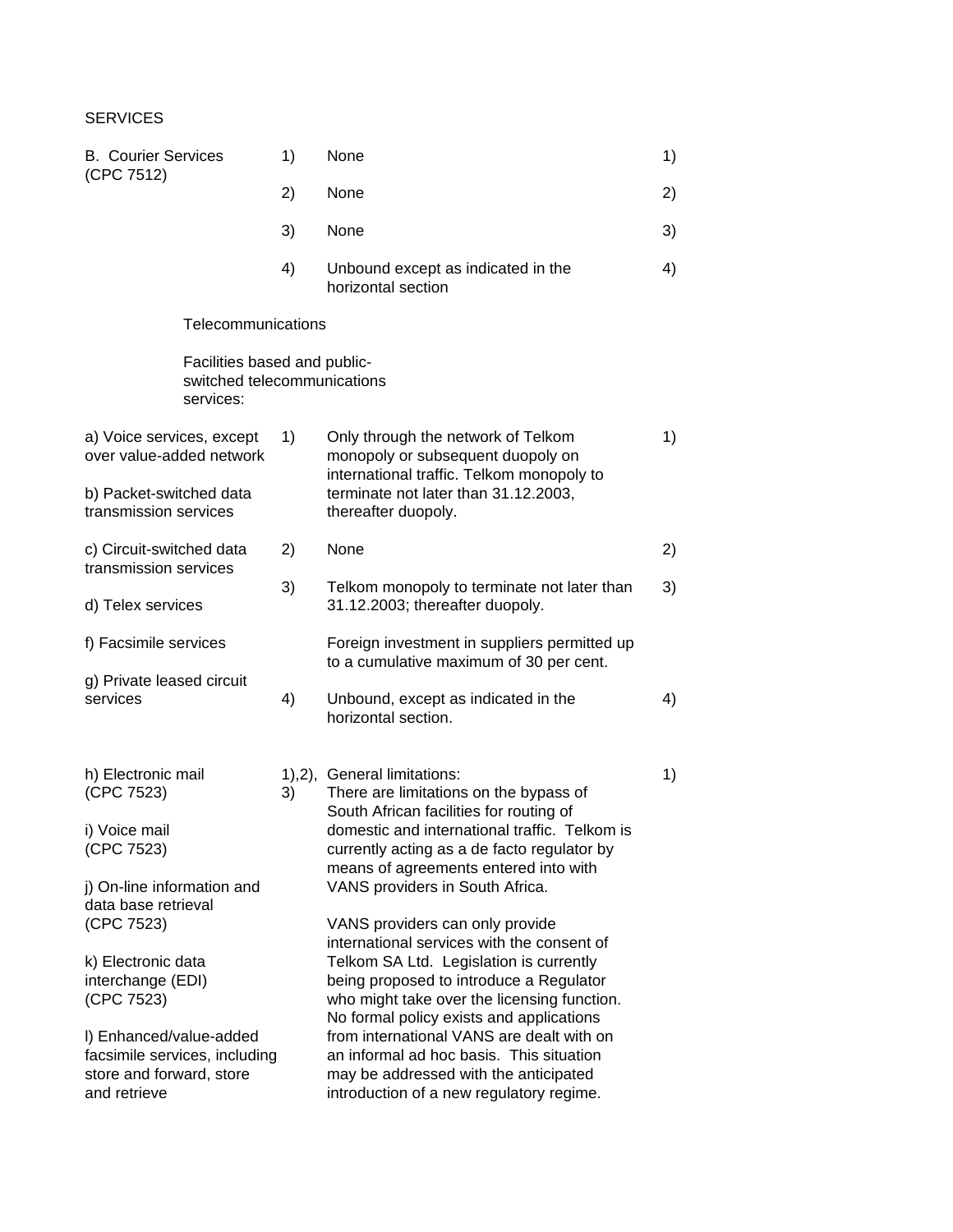| (CPC 7523)                                                                 |    |                                                                                                                                                                                     |    |
|----------------------------------------------------------------------------|----|-------------------------------------------------------------------------------------------------------------------------------------------------------------------------------------|----|
| m) Code and protocol                                                       |    |                                                                                                                                                                                     | 2) |
| conversion                                                                 |    |                                                                                                                                                                                     | 3) |
| n) On-line information<br>and/or data processing<br>(including transaction | 4) | Unbound except as indicated in the<br>horizontal section                                                                                                                            | 4) |
| processing)<br>(CPC 843)                                                   |    |                                                                                                                                                                                     | 2) |
| o) Other                                                                   |    |                                                                                                                                                                                     | 3) |
|                                                                            |    |                                                                                                                                                                                     |    |
| Paging services<br>$\qquad \qquad \blacksquare$                            | 1) | Only through the network of Telkom<br>monopoly or subsequent duopoly on                                                                                                             | 1) |
| Personal radio<br>communication services                                   |    | international traffic. Telkom monopoly to<br>terminate not later than 31.12.2003;<br>thereafter duopoly.                                                                            |    |
| Trunked radio system                                                       |    |                                                                                                                                                                                     |    |
| services                                                                   | 2) | None                                                                                                                                                                                | 2) |
|                                                                            | 3) | None except that foreign investment in<br>suppliers permitted up to a cumulative<br>maximum of 30 per cent.                                                                         | 3) |
|                                                                            | 4) | Unbound, except as indicated in the<br>horizontal section.                                                                                                                          | 4) |
| Mobile Cellular, including1)<br>mobile data                                |    | Only through the network of Telkom<br>monopoly or subsequent duopoly on<br>international traffic. Telkom monopoly to<br>terminate not later than 31.12.2003;<br>thereafter duopoly. | 1) |
|                                                                            | 2) | None                                                                                                                                                                                | 2) |
|                                                                            | 3) | Services supplied on a duopoly basis. One<br>additional mobile cellular licence will be<br>granted within two years.                                                                | 3) |
|                                                                            |    | Foreign investment in suppliers permitted up<br>to a cumulative maximum of 30 per cent.                                                                                             |    |
|                                                                            | 4) | Unbound, except as indicated in the<br>horizontal section.                                                                                                                          | 4) |
| Satellite-based services 1)                                                |    | Only through the network of Telkom<br>monopoly or subsequent duopoly on<br>international traffic. Telkom monopoly to<br>terminate not later than 31.12.2003;<br>thereafter duopoly. | 1) |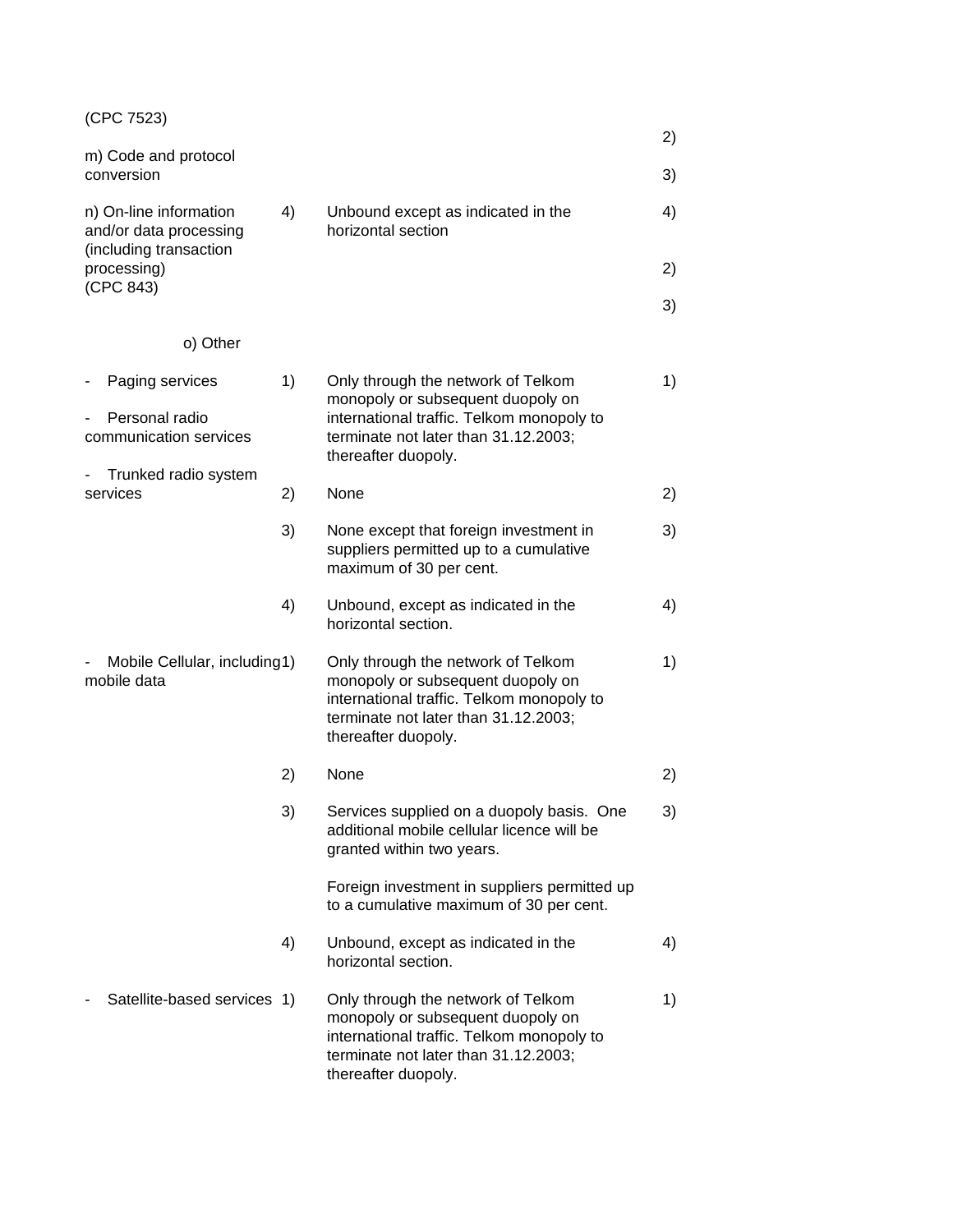| 2) | None                                                                                    | 2) |
|----|-----------------------------------------------------------------------------------------|----|
| 3) | Supplied only by Telkom monopoly until<br>31.12.2003; thereafter duopoly.               | 3) |
|    | Foreign investment in suppliers permitted up<br>to a cumulative maximum of 30 per cent. |    |
| 4) | Unbound, except as indicated in the<br>horizontal section.                              | 4) |
|    | ADDITIONAL COMMITMENTS BY SOUTH AFRICA                                                  |    |

#### REFERENCE PAPER

Scope

The following are definitions and principles on the regulatory framework 1

#### **Definitions**

Users mean service consumers and service suppliers.

Essential facilities mean facilities of a public telecommunications transpo

- (a) are exclusively or predominantly provided by a single or limited numt
- (b) cannot feasibly be economically or technically substituted in order to

A major supplier is a supplier which has the ability to materially affect the

- (a) control over essential facilities; or
- (b) use of its position in the market.
- 1. Competitive safeguards
- 1.1 Prevention of anti-competitive practices in telecommunications

Appropriate measures shall be maintained for the purpose of preventing

1.2 Safeguards

The anti-competitive practices referred to above shall include in particula

- (a) engaging in anti-competitive cross-subsidization;
- (b) using information obtained from competitors with anti-competitive res
- (c) not making available to other services suppliers on a timely basis tec
- 2. Interconnection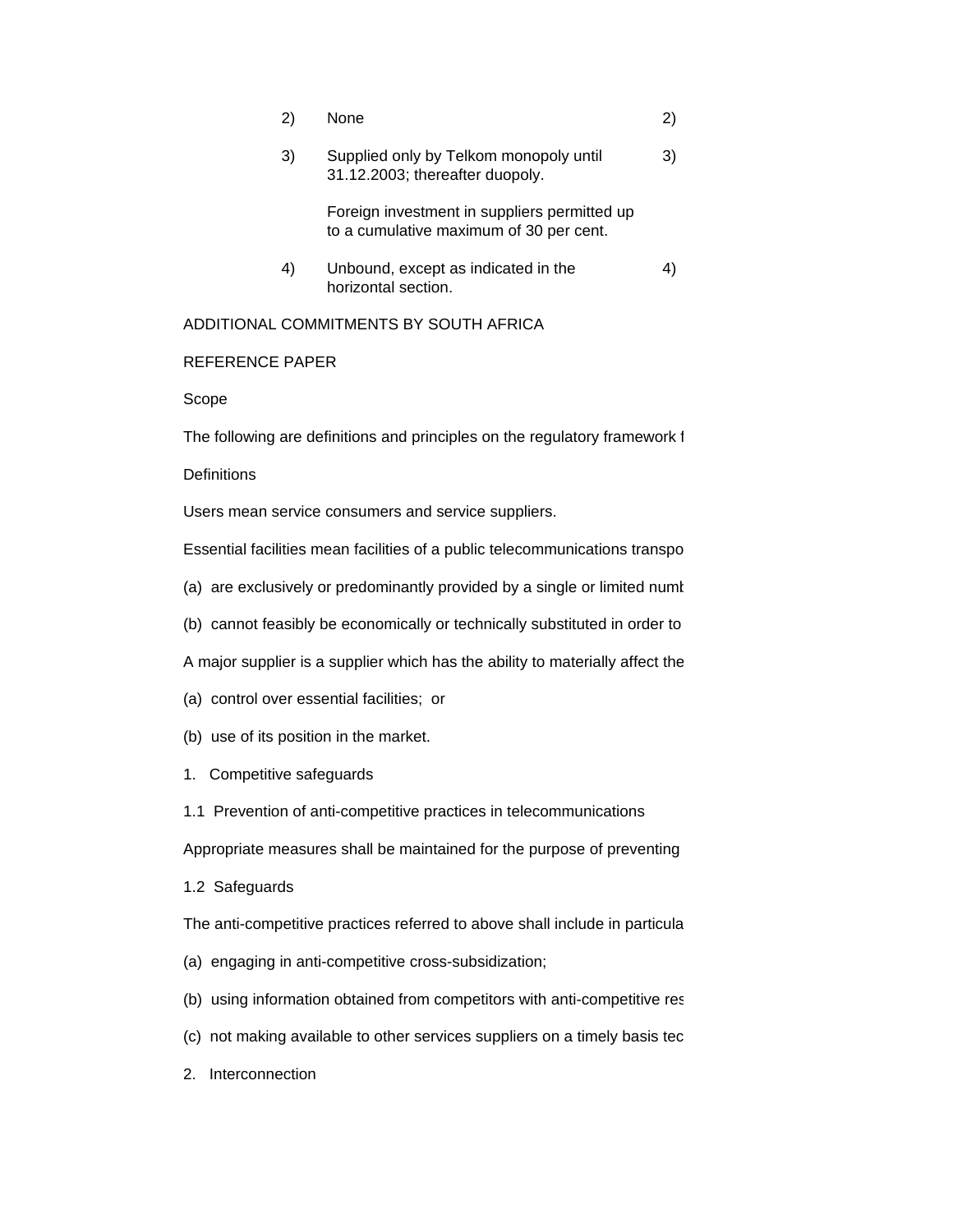2.1 This section applies to linking with suppliers providing public telecom access services provided by another supplier, where specific commitmer

2.2 Interconnection to be ensured

Interconnection with a major supplier will be ensured at any technically fe

(a) under non-discriminatory terms, conditions (including technical stand non-affiliated service suppliers or for its subsidiaries or other affiliates;

(b) in a timely fashion, on terms, conditions (including technical standardid rates that are termical rates that are t unbundled so that the supplier need not pay for network components or that it does not require for the service

(c) upon request, at points in addition to the network termination points of

2.3 Public availability of the procedures for interconnection negotiations

The procedures applicable for interconnection to a major supplier will be

2.4 Transparency of interconnection arrangements

It is ensured that a major supplier will make publicly available either its in

2.5 Interconnection: dispute settlement

A service supplier requesting interconnection with a major supplier will have recourse.

(a) at any time or

(b) after a reasonable period of time which has been made publicly know

to an independent domestic body, which may be a regulatory body as retrem 5 below, to respect to and rates reg reasonable period of time, to the extent that these have not been establish

3. Universal service

Any Member has the right to define the kind of universal service obligatic. non-discriminatory and competitively neutral manner and are not more by

4. Public availability of licensing criteria

Where a licence is required, all the licensing criteria and the terms and  $\alpha$ 

The reasons for the denial of a licence will be made known to the applica

5. Independent regulators

The regulatory body is separate from, and not accountable to, any suppli market participants.

6. Allocation and use of scarce resources

Any procedures for the allocation and use of scarce resources, including Any procedures for the allocation and use of scarce resources, including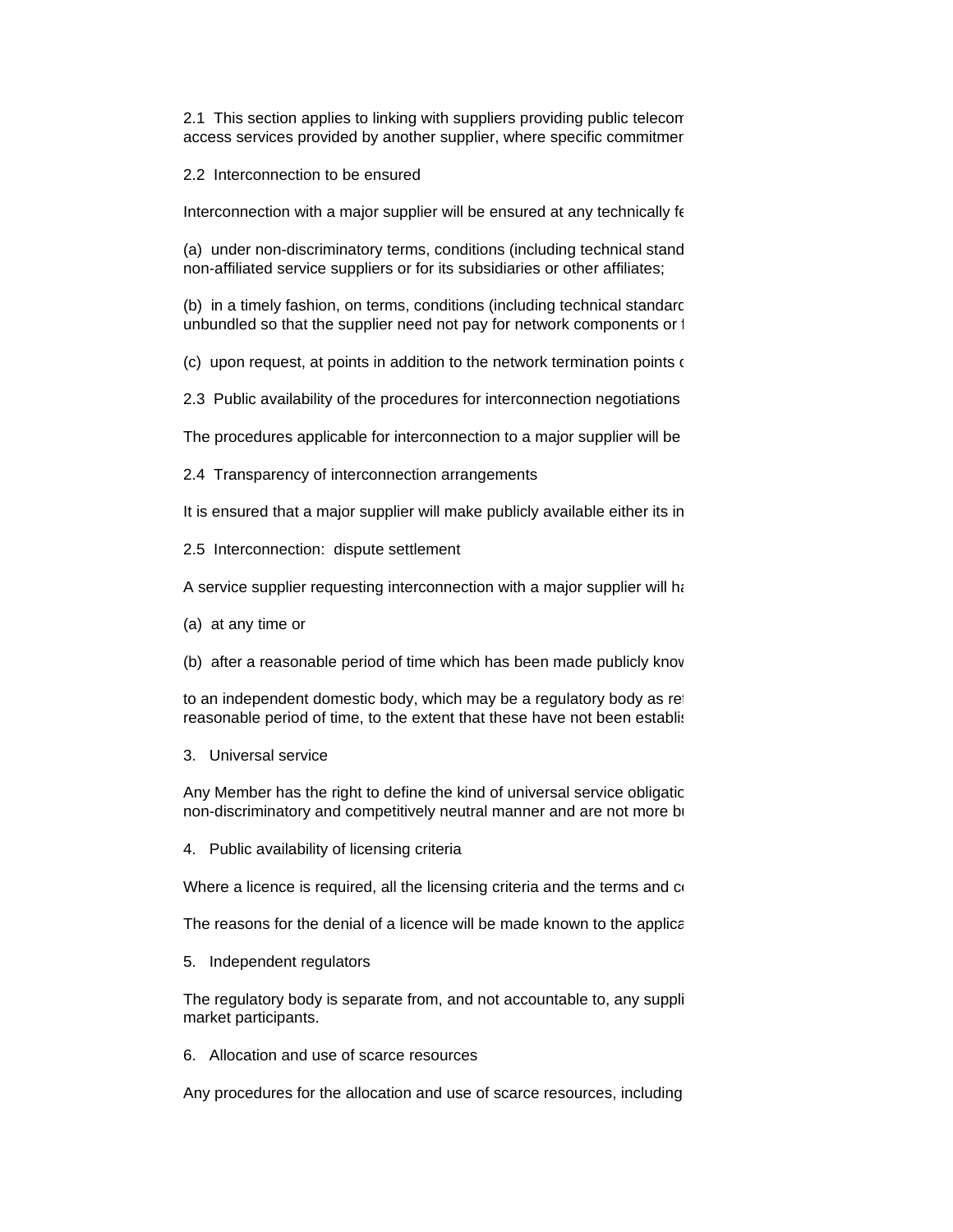current state of allocated frequency bands will be made publicly available

#1 The authorities may determine different rates in respect of different ser rates providing that the determination of such rates is done on a non-discrimination

### 3. CONSTRUCTION AND RELATED ENGINEERING **SERVICES**

| A. General Construction<br>Work for Buildings<br>(CPC 512) | 1) | Unbound*                                                 | 1) |
|------------------------------------------------------------|----|----------------------------------------------------------|----|
|                                                            | 2) | None                                                     | 2) |
|                                                            | 3) | None                                                     | 3) |
|                                                            | 4) | Unbound except as indicated in the<br>horizontal section | 4) |
| <b>B.</b> General Construction                             | 1) | Unbound*                                                 | 1) |
| Work for Civil Engineering<br>(CPC 513)                    | 2) | None                                                     | 2) |
|                                                            | 3) | None                                                     | 3) |
|                                                            | 4) | Unbound except as indicated in the<br>horizontal section | 4) |
| C. Installation and                                        | 1) | Unbound*                                                 | 1) |
| Assembly Work<br>$(CPC 514 + )$                            | 2) | None                                                     | 2) |
| (CPC 516)                                                  | 3) | None                                                     | 3) |
|                                                            | 4) | Unbound except as indicated in the<br>horizontal section | 4) |
| D. Building Completion and 1)                              |    | Unbound*                                                 | 1) |
| <b>Finishing Work</b><br>(CPC 517)                         | 2) | None                                                     | 2) |
|                                                            | 3) | None                                                     | 3) |
|                                                            | 4) | Unbound except as indicated in the<br>horizontal section | 4) |
| 4. DISTRIBUTION<br><b>SERVICES</b>                         |    |                                                          |    |
| B. Wholesale Trade                                         | 1) | None                                                     | 1) |
| <b>Services</b><br>(CPC 622)                               | 2) | None                                                     | 2) |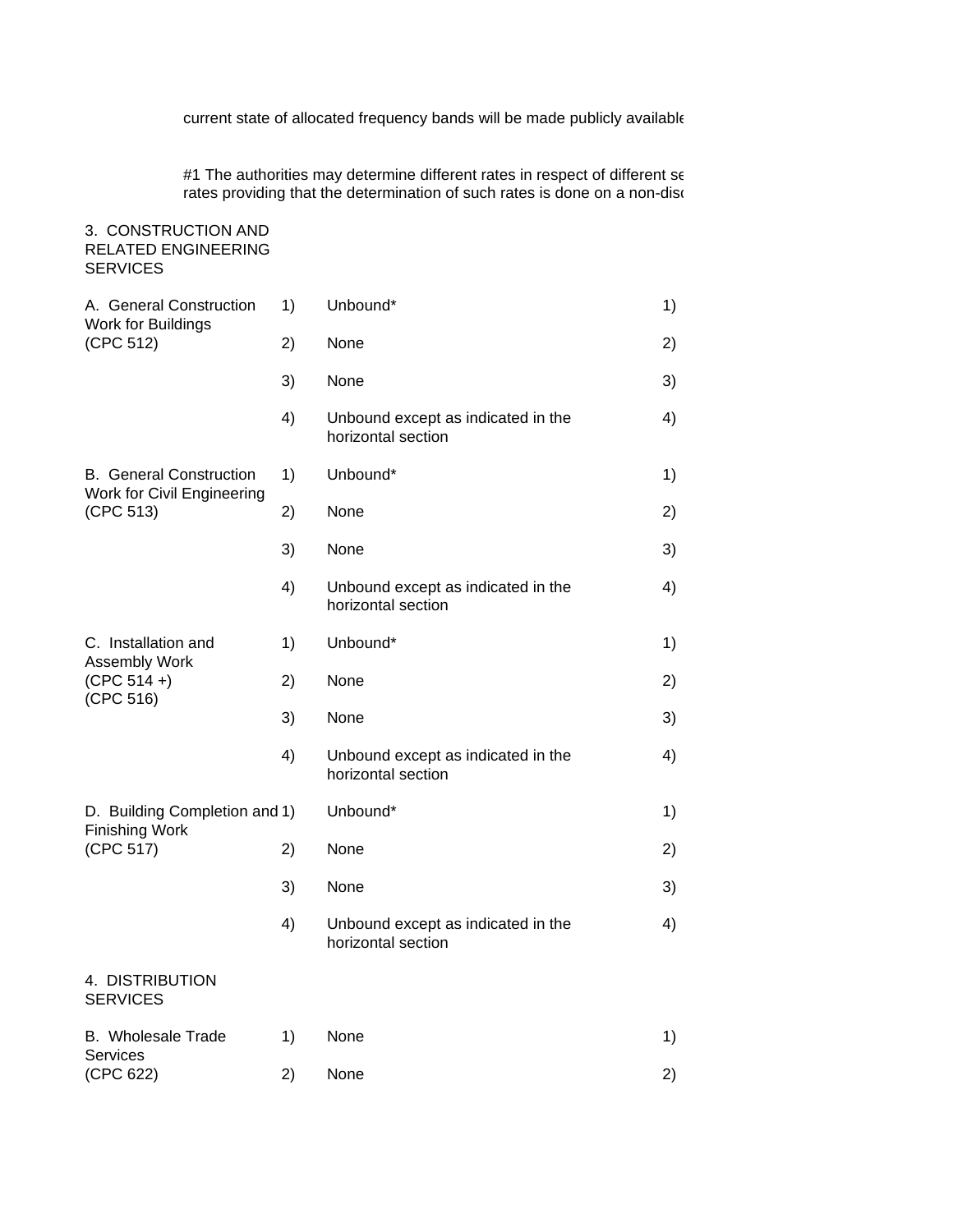|                                       |                                                  | 3) | None                                                     | 3) |
|---------------------------------------|--------------------------------------------------|----|----------------------------------------------------------|----|
|                                       |                                                  | 4) | Unbound except as indicated in the<br>horizontal section | 4) |
| C. Retailing Services                 |                                                  | 1) | None                                                     | 1) |
| (CPC 631)<br>(CPC 632)                |                                                  | 2) | None                                                     | 2) |
| (CPC 6111)<br>(CPC 6113)              |                                                  | 3) | None                                                     | 3) |
| (CPC 6121)                            |                                                  | 4) | Unbound except as indicated in the<br>horizontal section | 4) |
| D. Franchising<br>(CPC 8929)          |                                                  | 1) | None                                                     | 1) |
|                                       |                                                  | 2) | None                                                     | 2) |
|                                       |                                                  | 3) | None                                                     | 3) |
|                                       |                                                  | 4) | Unbound except as indicated in the<br>horizontal section | 4) |
|                                       | 6. ENVIRONMENTAL<br><b>SERVICES</b>              |    |                                                          |    |
|                                       | (All entries in this sector<br>are restricted to |    |                                                          |    |
|                                       | consultancy services<br>only)                    |    |                                                          |    |
| A. Sewage Services                    |                                                  | 1) | None                                                     | 1) |
| (CPC 9401)                            |                                                  | 2) | None                                                     | 2) |
|                                       |                                                  | 3) | None                                                     | 3) |
|                                       |                                                  | 4) | Unbound except as indicated in the<br>horizontal section | 4) |
| B. Refuse Disposal                    |                                                  | 1) | None                                                     | 1) |
| <b>Services</b><br>(CPC 9402)         |                                                  | 2) | None                                                     | 2) |
|                                       |                                                  | 3) | None                                                     | 3) |
|                                       |                                                  | 4) | Unbound except as indicated in the<br>horizontal section | 4) |
| C. Sanitation and Similar<br>Services |                                                  | 1) | None                                                     | 1) |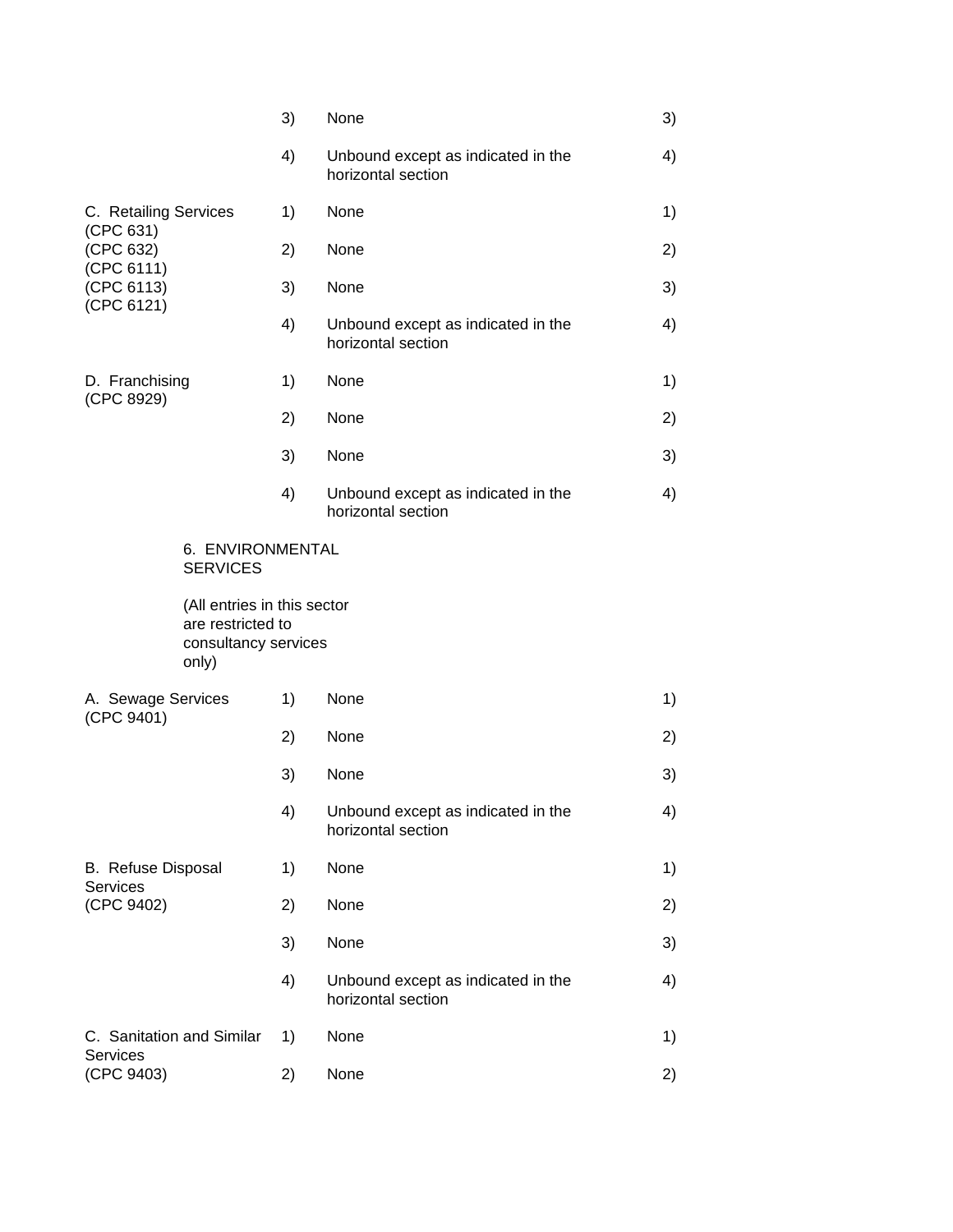|                                                                                                                                                              | 3) | None                                                                                                                                                                                                                                                                                                                                                                                                                                                                                                                                                                                                                                                                                                                    | 3) |
|--------------------------------------------------------------------------------------------------------------------------------------------------------------|----|-------------------------------------------------------------------------------------------------------------------------------------------------------------------------------------------------------------------------------------------------------------------------------------------------------------------------------------------------------------------------------------------------------------------------------------------------------------------------------------------------------------------------------------------------------------------------------------------------------------------------------------------------------------------------------------------------------------------------|----|
|                                                                                                                                                              | 4) | Unbound except as indicated in the<br>horizontal section                                                                                                                                                                                                                                                                                                                                                                                                                                                                                                                                                                                                                                                                | 4) |
| D. Other<br>(Cleaning services of<br>exhaust gases, noise<br>abatement services and<br>landscape protection<br>services)                                     | 1) | None                                                                                                                                                                                                                                                                                                                                                                                                                                                                                                                                                                                                                                                                                                                    | 1) |
|                                                                                                                                                              | 2) | None                                                                                                                                                                                                                                                                                                                                                                                                                                                                                                                                                                                                                                                                                                                    | 2) |
|                                                                                                                                                              | 3) | None                                                                                                                                                                                                                                                                                                                                                                                                                                                                                                                                                                                                                                                                                                                    | 3) |
|                                                                                                                                                              | 4) | Unbound except as indicated in the<br>horizontal section                                                                                                                                                                                                                                                                                                                                                                                                                                                                                                                                                                                                                                                                | 4) |
| 7. FINANCIAL SERVICES                                                                                                                                        |    |                                                                                                                                                                                                                                                                                                                                                                                                                                                                                                                                                                                                                                                                                                                         |    |
| A. All Insurance and<br><b>Insurance-related Services</b>                                                                                                    |    |                                                                                                                                                                                                                                                                                                                                                                                                                                                                                                                                                                                                                                                                                                                         |    |
| a) Direct life insurance<br>$(CPC 8121 + )$                                                                                                                  | 1) | Unbound                                                                                                                                                                                                                                                                                                                                                                                                                                                                                                                                                                                                                                                                                                                 | 1) |
|                                                                                                                                                              | 2) | None                                                                                                                                                                                                                                                                                                                                                                                                                                                                                                                                                                                                                                                                                                                    | 2) |
| b) Direct non-life insurance<br>$(CPC 8129 + )$<br>c) Reinsurance<br>$(CPC 81299 + )$<br>d) Insurance intermediation<br>and auxiliary services<br>(CPC 8140) | 3) | All insurers/reinsurers (and insurers on<br>whose behalf policies are sold) need to be<br>incorporated as a public company in South<br>Africa and registered with the supervisory<br>authority to carry on insurance business in<br>South Africa.<br>The acquisition of shares or any other<br>interest (by a resident or non-resident) in a<br>registered insurer resulting in the holding of<br>25 per cent or more of the value of all the<br>shares or other interest in that business,<br>requires the written approval of the<br>Registrar of Insurance.<br>The executive chairman, public officer and<br>the majority of directors must be resident in<br>South Africa.<br>Life insurance actuaries must also be | 3) |
|                                                                                                                                                              |    | resident in South Africa.                                                                                                                                                                                                                                                                                                                                                                                                                                                                                                                                                                                                                                                                                               |    |
|                                                                                                                                                              | 4) | Unbound, except as indicated in the<br>horizontal section.                                                                                                                                                                                                                                                                                                                                                                                                                                                                                                                                                                                                                                                              | 4) |
| B. Banking and Other<br><b>Financial Services</b>                                                                                                            |    |                                                                                                                                                                                                                                                                                                                                                                                                                                                                                                                                                                                                                                                                                                                         |    |
| a) Accepting of deposits<br>and other repayable funds                                                                                                        | 1) | Unbound                                                                                                                                                                                                                                                                                                                                                                                                                                                                                                                                                                                                                                                                                                                 | 1) |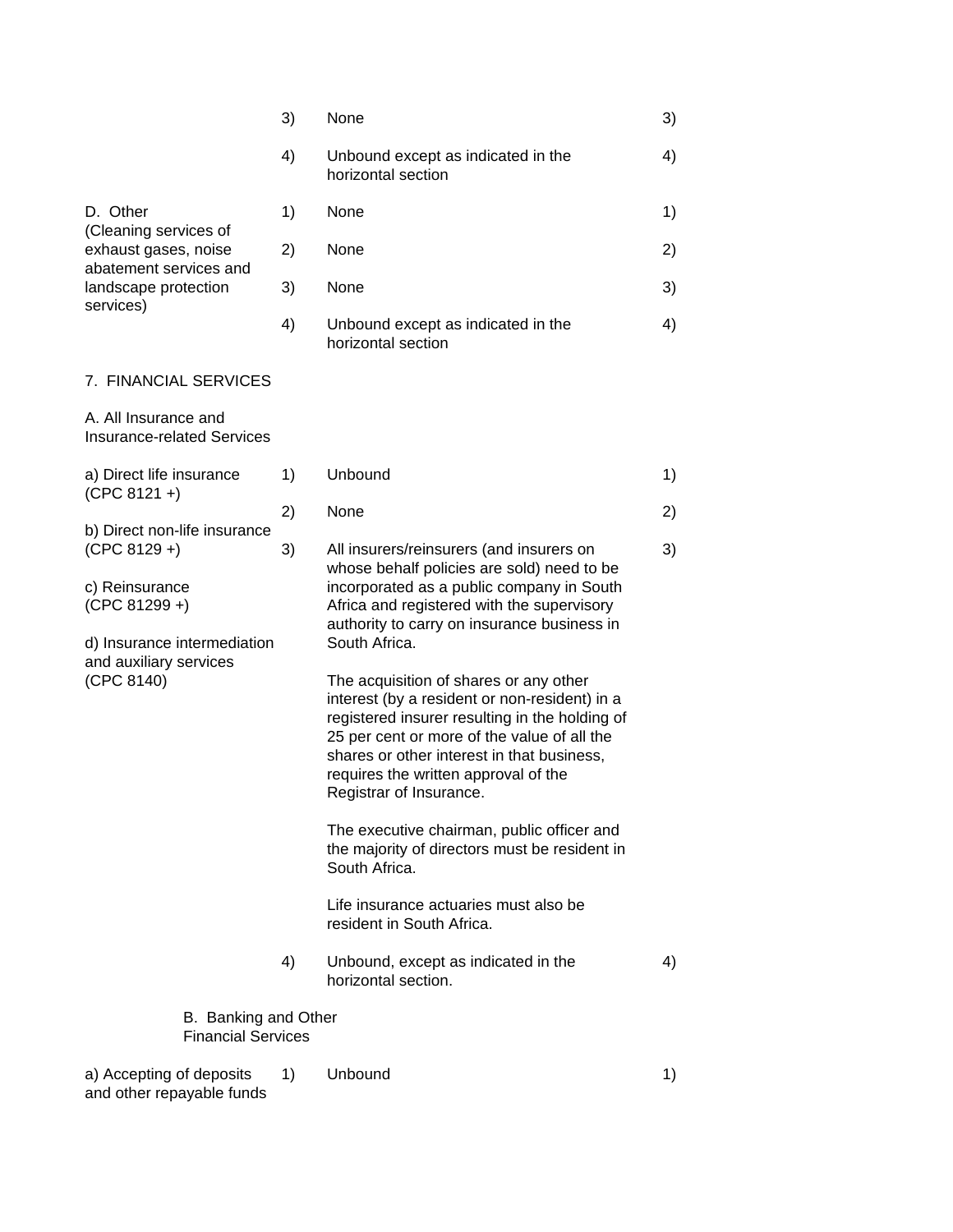b) Lending of all types,

c) Financial Leasing

(CPC 81339 +) business in South Africa.

or for account of

(i) Money markets instruments (CPC 81339+)

(ii) Foreign exchange (CPC 81333)

(iii) Derivative products (CPC 81339 +)

(iv) Exchange rate and interest rate instruments (CPC 81339 +)

(v) Transferable securities (CPC 81321 +)

(vi) Other negotiable instruments (CPC 81339 +)

g) Participation in issues of all kinds of securities, including underwriting and

- from the public 2) Unbound, except for provision and transfer 2) (CPC 81115 to 81119) of financial information and financial data processing.
- including, inter alia, 3) Dealings in foreign exchange in South 3) consumer credit, mortgage Africa must be carried out through a dealer credit, factoring and authorised by the SA Reserve Bank. Only financing of commercial banks registered to operate in South Africa transactions with the required minimum capital base are (CPC 8113) eligible to seek authorization as a foreign exchange dealer.

(CPC 8112) Companies involved in asset management, collective investment schemes and d) All payments and money custodial services for securities and transmission services, financial instruments (including equities and including credit, charge and bonds) need to be incorporated as public dedit cards, travellers companies in South Africa and registered cheques and bank drafts with the supervisory authority to carry on

e) Guarantees and Trading for the account of customers on a commitments licensed exchange requires separately (CPC 81199 +) capitalised incorporation in South Africa as a public or private company and registration f) Trading for own account with the relevant supervising authority.

customers the following: 4) Unbound, except as indicated in the 4) horizontal section.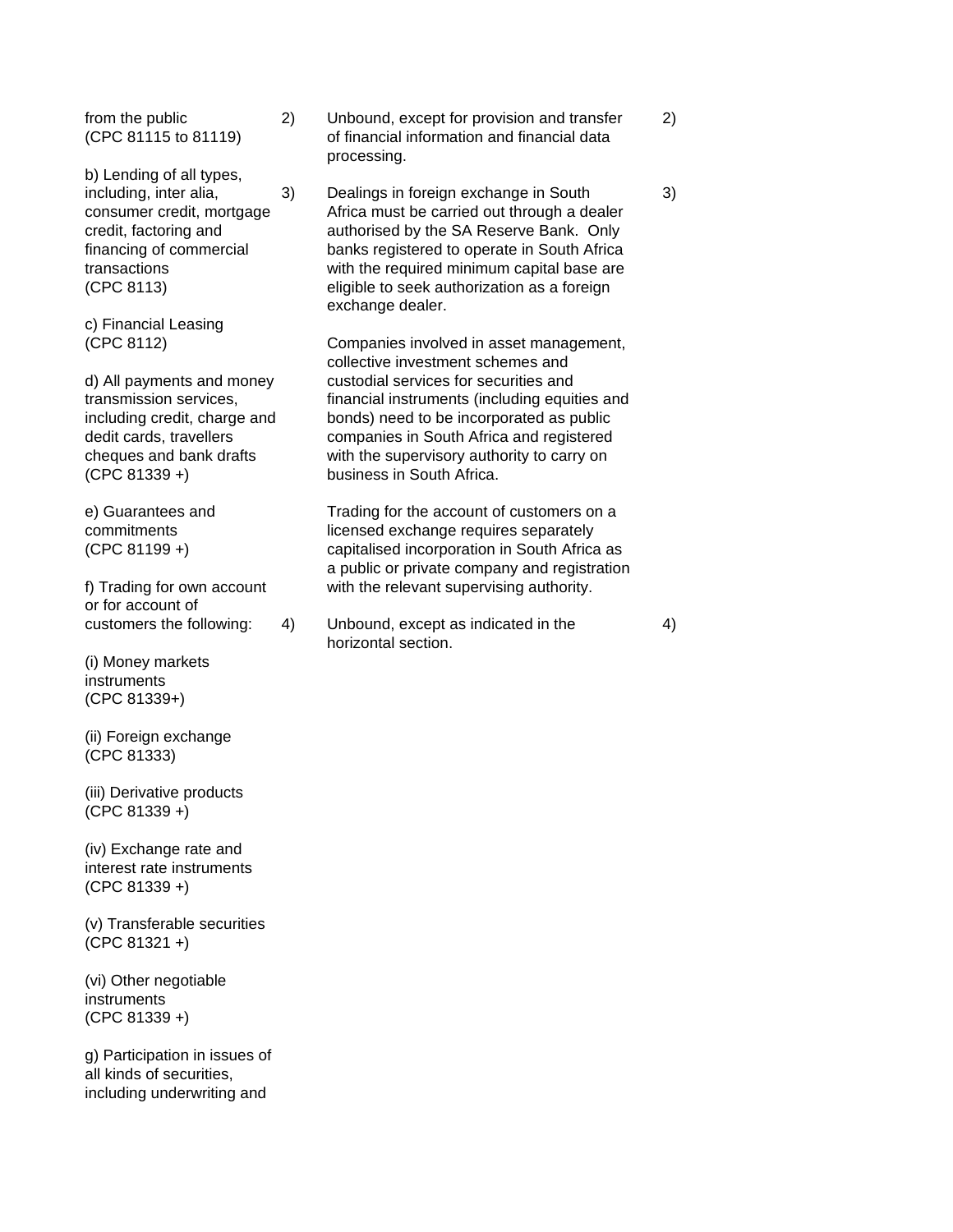placement as an agent (CPC 8132 +)

h) Money broking (CPC 81339 +)

i) Asset management, such as cash or portfolio management, all forms of collective investment management, custodial depository and trust services (CPC 8119 + and 81323+)

j) Settlement and clearing services for financial assets, including securities, derivative products and other negotiable instruments

k) Provision and transfer of financial information, and financial data processing and related software by providers of other financial services (CPC 8131+)

l) Advisory and other auxiliary financial services on all the activities listed in subparagraphs (v) through (xv) of paragraph 5.(a) of the Annex on Financial Services. (CPC 8131+ and 8133+)

#### 9. TOURISM AND TRAVEL RELATED SERVICES

| A. Hotels and Restaurants 1)<br>(including catering)     |    | Unbound except for catering: None                        | 1) |
|----------------------------------------------------------|----|----------------------------------------------------------|----|
| (CPC 641)                                                | 2) | None                                                     | 2) |
|                                                          | 3) | None                                                     | 3) |
|                                                          | 4) | Unbound except as indicated in the<br>horizontal section | 4) |
| B. Travel Agencies and<br><b>Tour Operators Services</b> | 1) | None                                                     | 1) |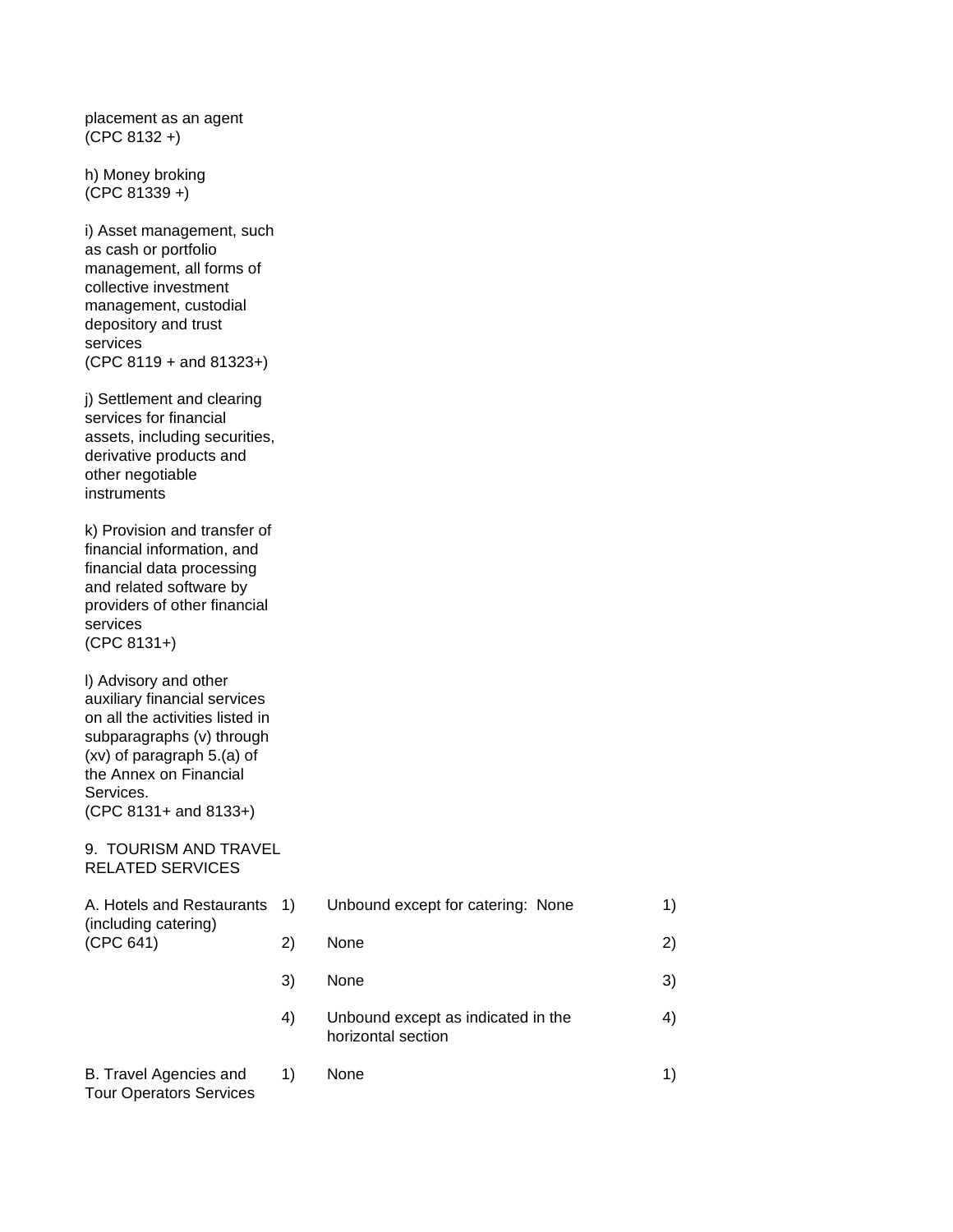| (CPC 7471)                                                             | 2) | None                                                     | 2) |
|------------------------------------------------------------------------|----|----------------------------------------------------------|----|
|                                                                        | 3) | None                                                     | 3) |
|                                                                        | 4) | Unbound except as indicated in the<br>horizontal section | 4) |
| C. Tourist Guide Services                                              | 1) | Unbound*                                                 | 1) |
| (CPC 7472)                                                             | 2) | None                                                     | 2) |
|                                                                        | 3) | None                                                     | 3) |
|                                                                        | 4) | Unbound except as indicated in the<br>horizontal section | 4) |
| 11. TRANSPORT<br><b>SERVICES</b>                                       |    |                                                          |    |
| F. Road Transport Services                                             |    |                                                          |    |
| a) Passenger transportation 1)                                         |    | Unbound                                                  | 1) |
| (CPC 7121)<br>(CPC 7122)                                               | 2) | Unbound                                                  | 2) |
|                                                                        | 3) | None                                                     | 3) |
|                                                                        | 4) | Unbound except as indicated in the<br>horizontal section | 4) |
| b) Freight transportation                                              | 1) | Unbound                                                  | 1) |
| (CPC 7123)                                                             | 2) | Unbound                                                  | 2) |
|                                                                        | 3) | None                                                     | 3) |
|                                                                        | 4) | Unbound except as indicated in the<br>horizontal section | 4) |
| d) Maintenance and repair<br>of road transport equipment<br>(CPC 6112) | 1) | Unbound*                                                 | 1) |
|                                                                        | 2) | None                                                     | 2) |
|                                                                        | 3) | None                                                     | 3) |
|                                                                        | 4) | Unbound except as indicated in the<br>horizontal section | 4) |
| 12. OTHER SERVICES NO1)                                                |    | Unbound*                                                 | 1) |
| <b>INCLUDED ELSEWHERE</b>                                              | 2) | None                                                     | 2) |
| Washing, cleaning and<br>dyeing services                               | 3) | None                                                     | 3) |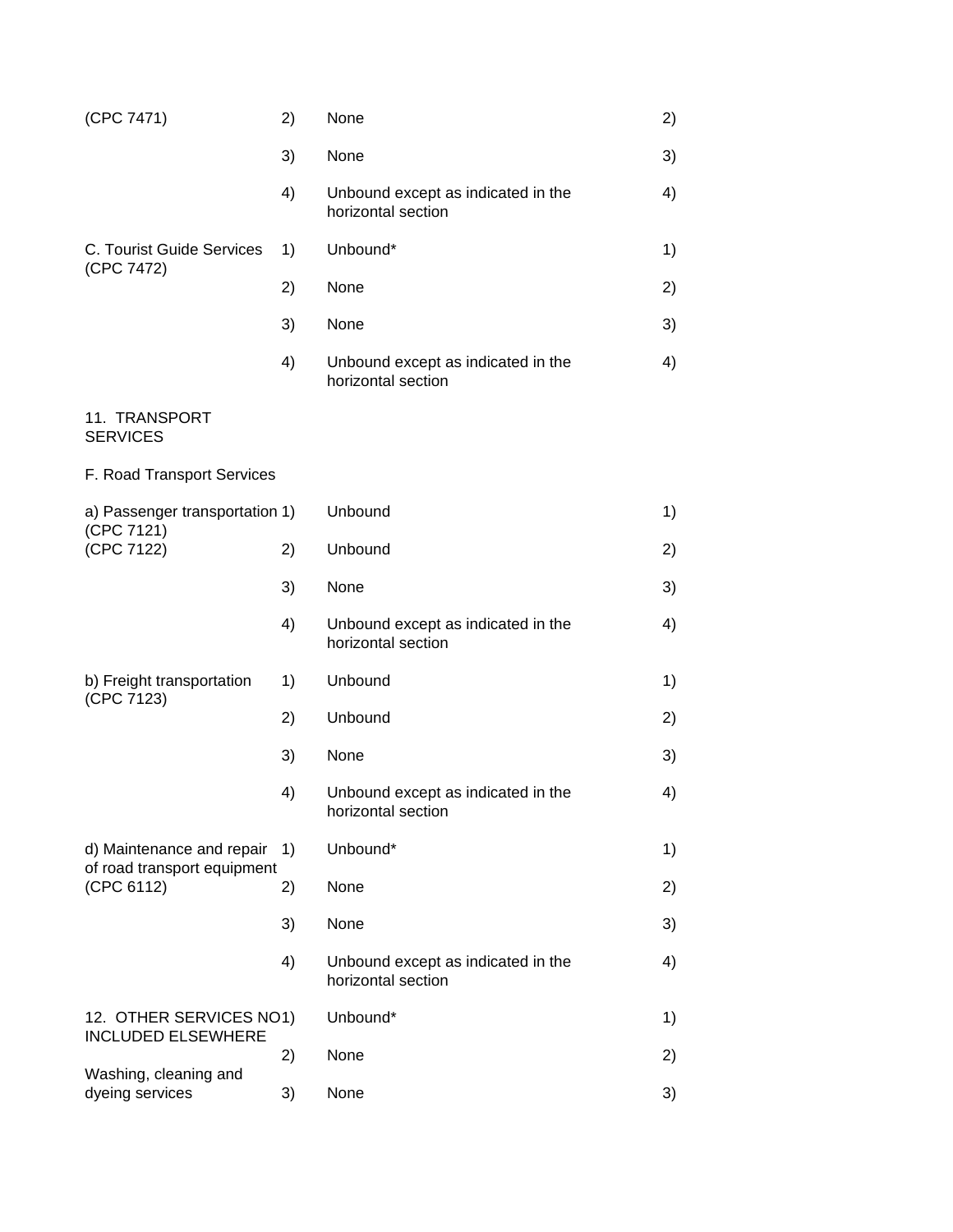# (CPC 9701)

|                                                  | 4) | Unbound except as indicated in the<br>horizontal section | 4) |
|--------------------------------------------------|----|----------------------------------------------------------|----|
| Hairdressing and other<br>services<br>(CPC 9702) | 1) | Unbound*                                                 | 1) |
|                                                  | 2) | None                                                     | 2) |
|                                                  | 3) | None                                                     | 3) |
|                                                  | 4) | Unbound except as indicated in the<br>horizontal section | 4) |

Coding: Numbers indicated in each sectoral commitment are references

- + Part of item
- \* Unbound due to lack of technical feasibility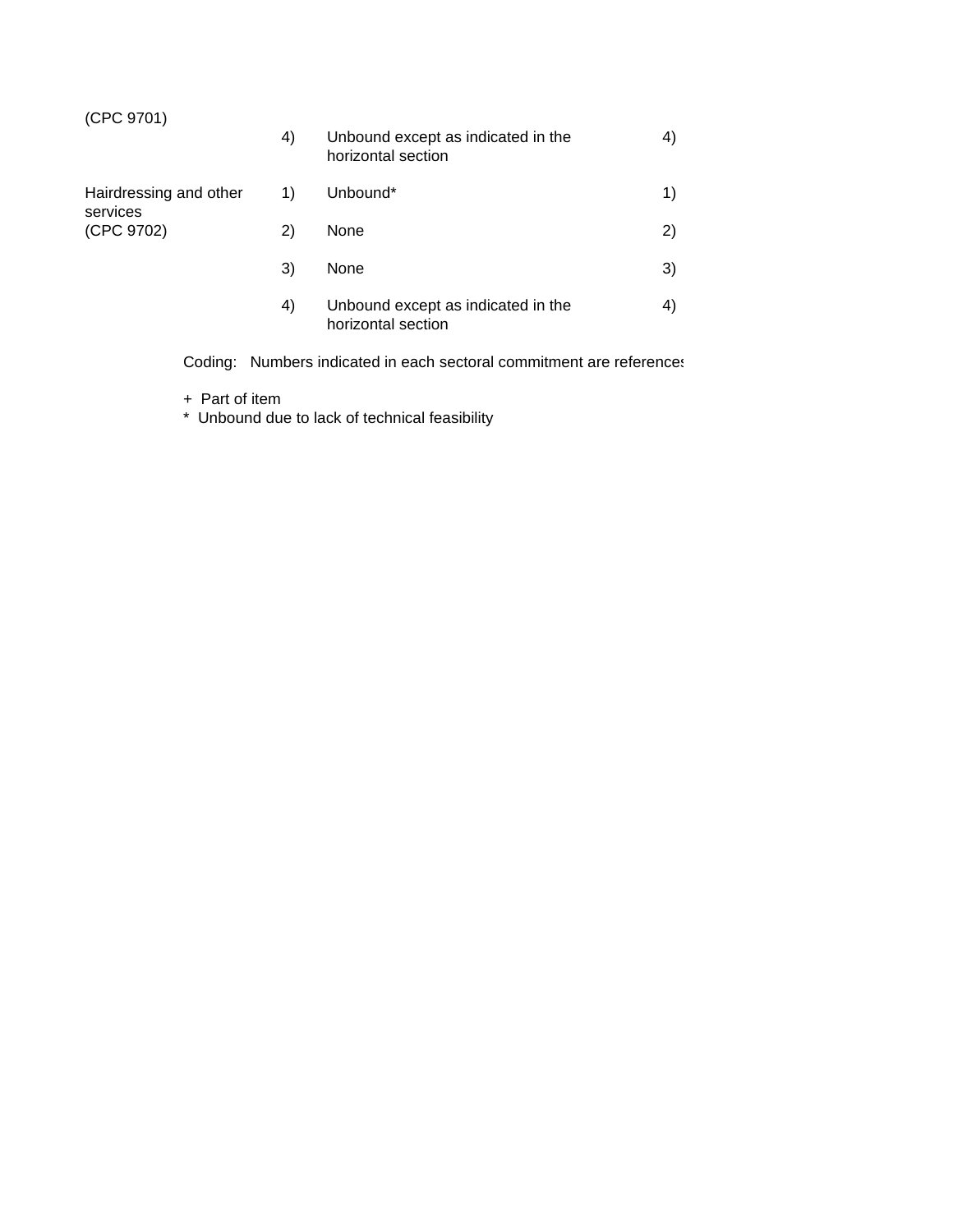Unbound

Unbound

None

Unbound except as indicated in the horizontal section

Unbound

Unbound

None

Unbound except as indicated in the horizontal section

Unbound

Unbound

Citizenship requirement for accreditation

Unbound except as indicated in the horizontal section

None

None

None

Unbound except as indicated in the horizontal section

None

None

None

Unbound except as indicated in the horizontal section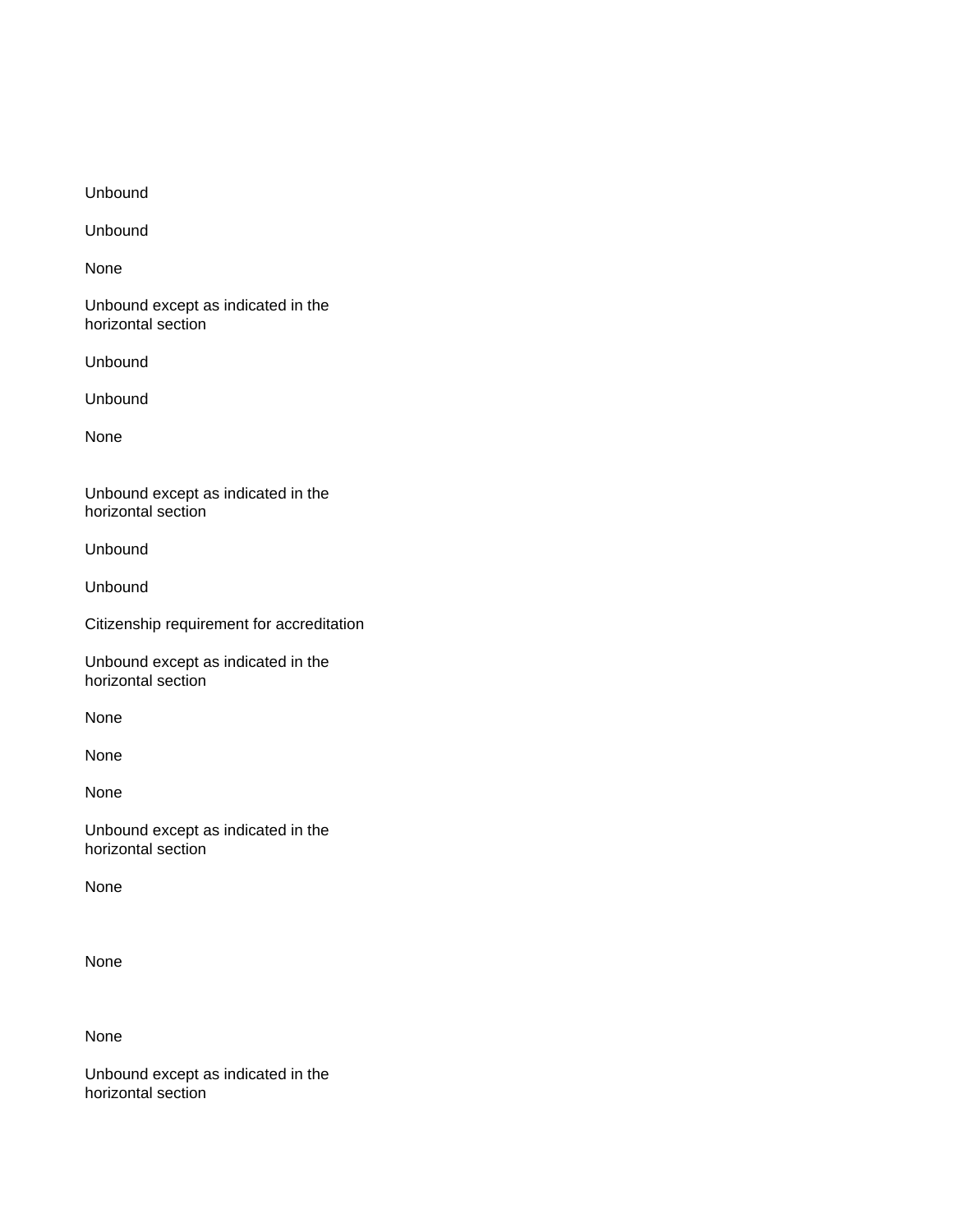None

None

Unbound except as indicated in the horizontal section

None

None

None

Unbound except as indicated in the horizontal section

None

None

None

Unbound except as indicated in the horizontal section

None

None

None

Unbound except as indicated in the horizontal section

None

None

None

Unbound except as indicated in the horizontal section

None

None

None

Unbound except as indicated in the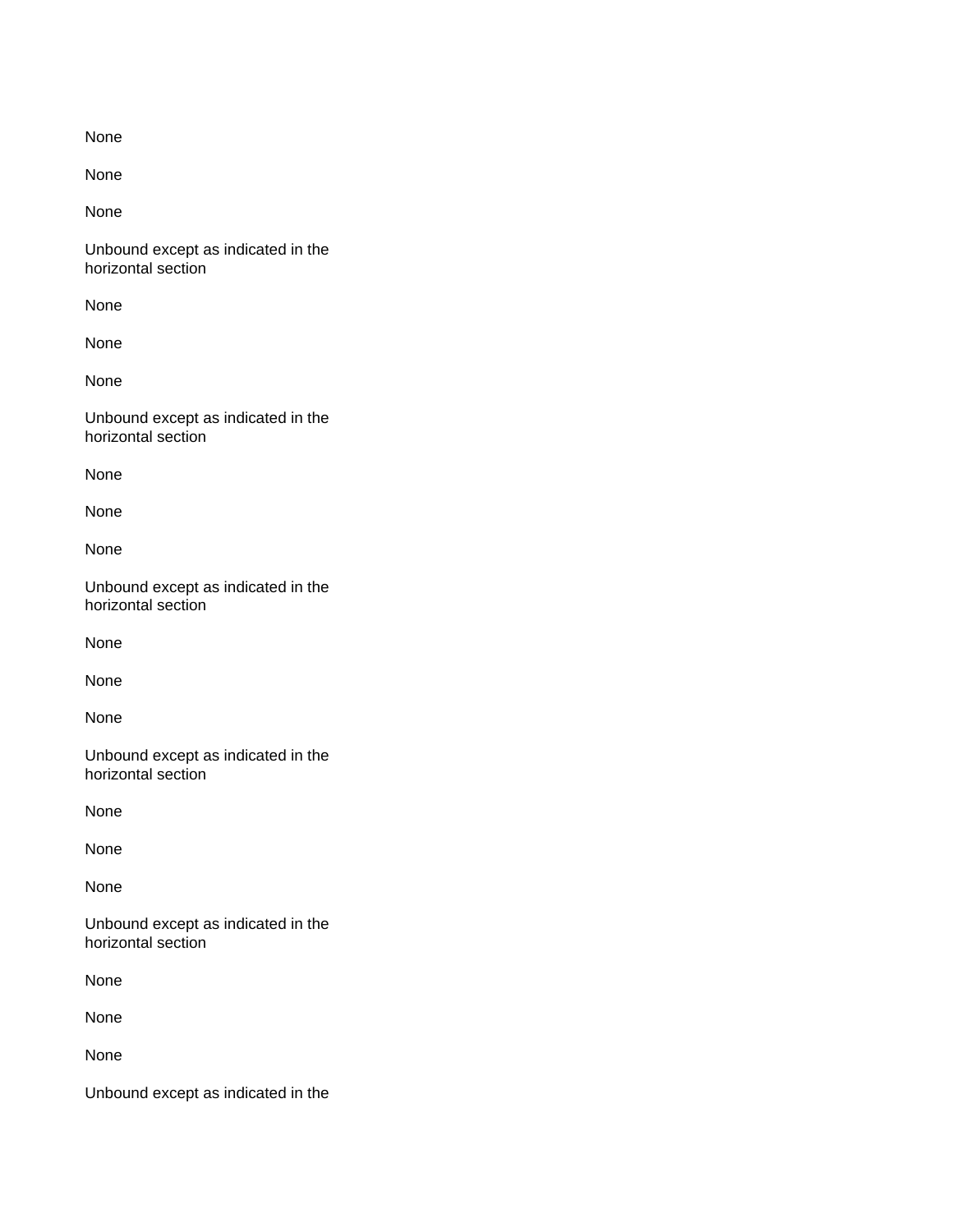horizontal section

Unbound\*

None

None

Unbound except as indicated in the horizontal section

Unbound\*

None

Unbound except as indicated in the horizontal section

None

None

None

Unbound except as indicated in the horizontal section

None

None

None

Unbound except as indicated in the horizontal section

None

None

None

Unbound except as indicated in the horizontal section

None

None

Unbound\* \* Unbound due to lack of technical feasibility.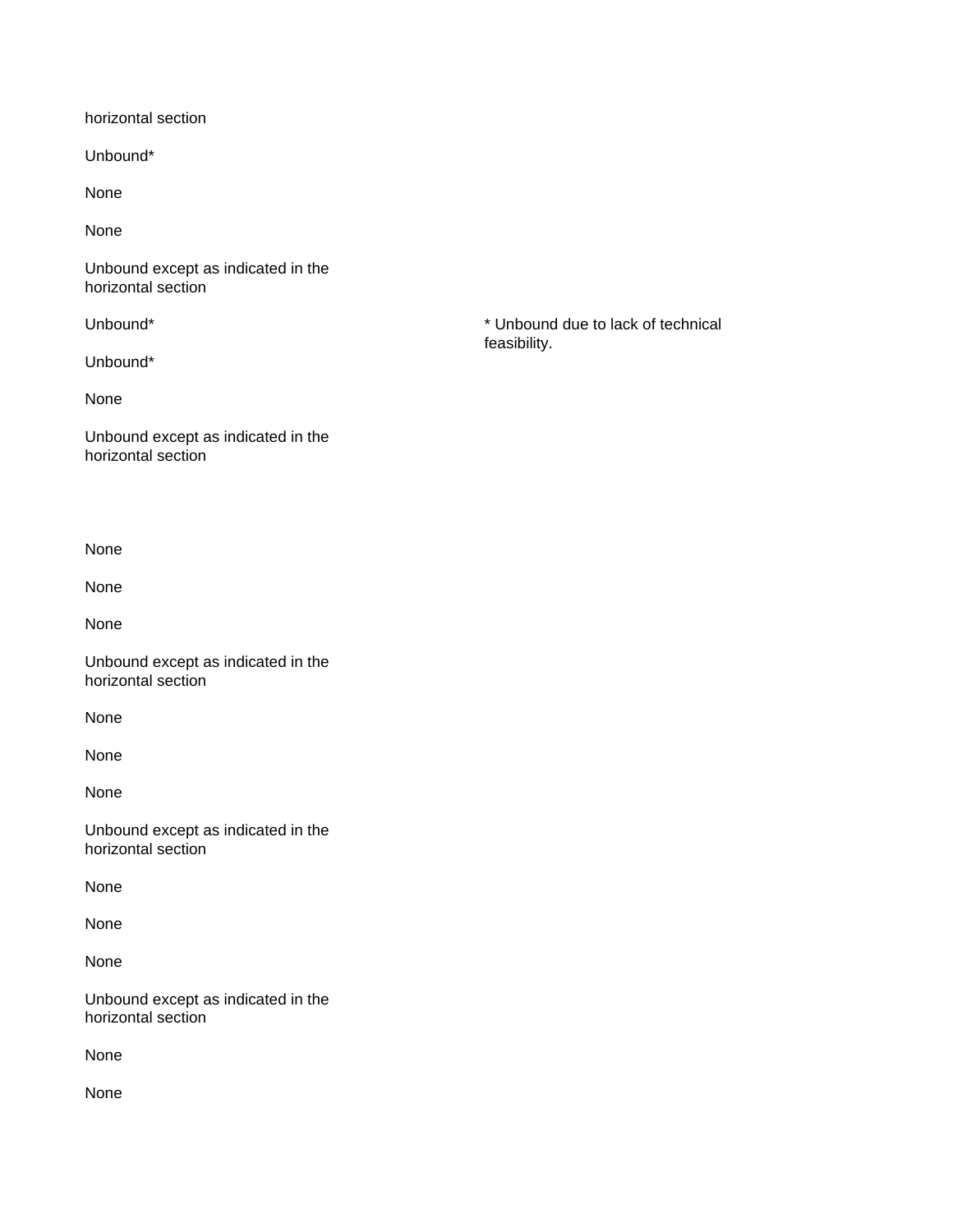Unbound except as indicated in the horizontal section

None

None

None

Unbound except as indicated in the horizontal section

None

None

None

Unbound except as indicated in the horizontal section

None

None

None

Unbound except as indicated in the horizontal section

None

None

None

Unbound except as indicated in the horizontal section

None

None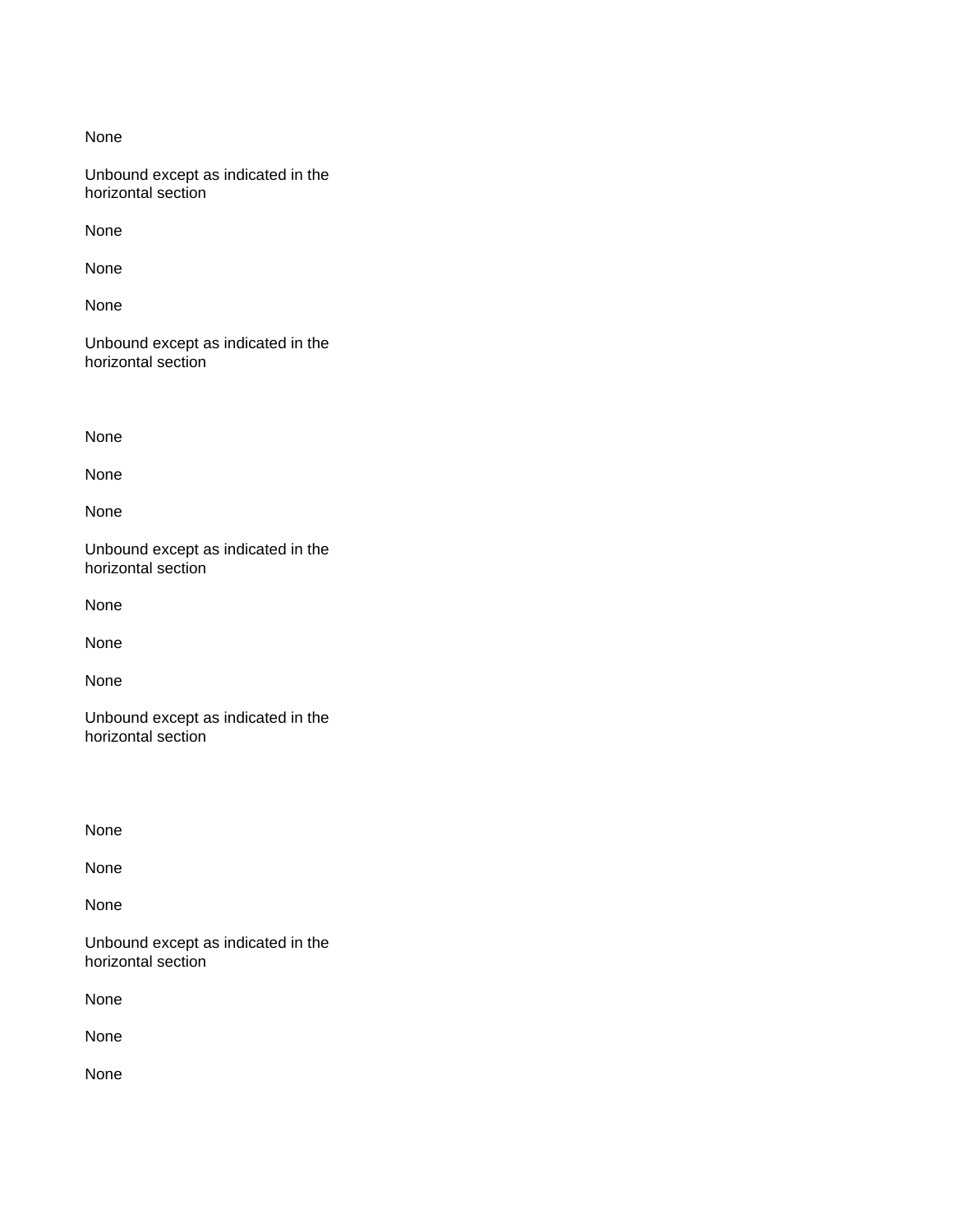Unbound except as indicated in the horizontal section

None

None

None

Unbound except as indicated in the horizontal section

None

None

None

Unbound except as indicated in the horizontal section

None

None

None

Unbound except as indicated in the horizontal section

None

None

None

Unbound except as indicated in the horizontal section

None

None

None

Unbound except as indicated in the horizontal section

None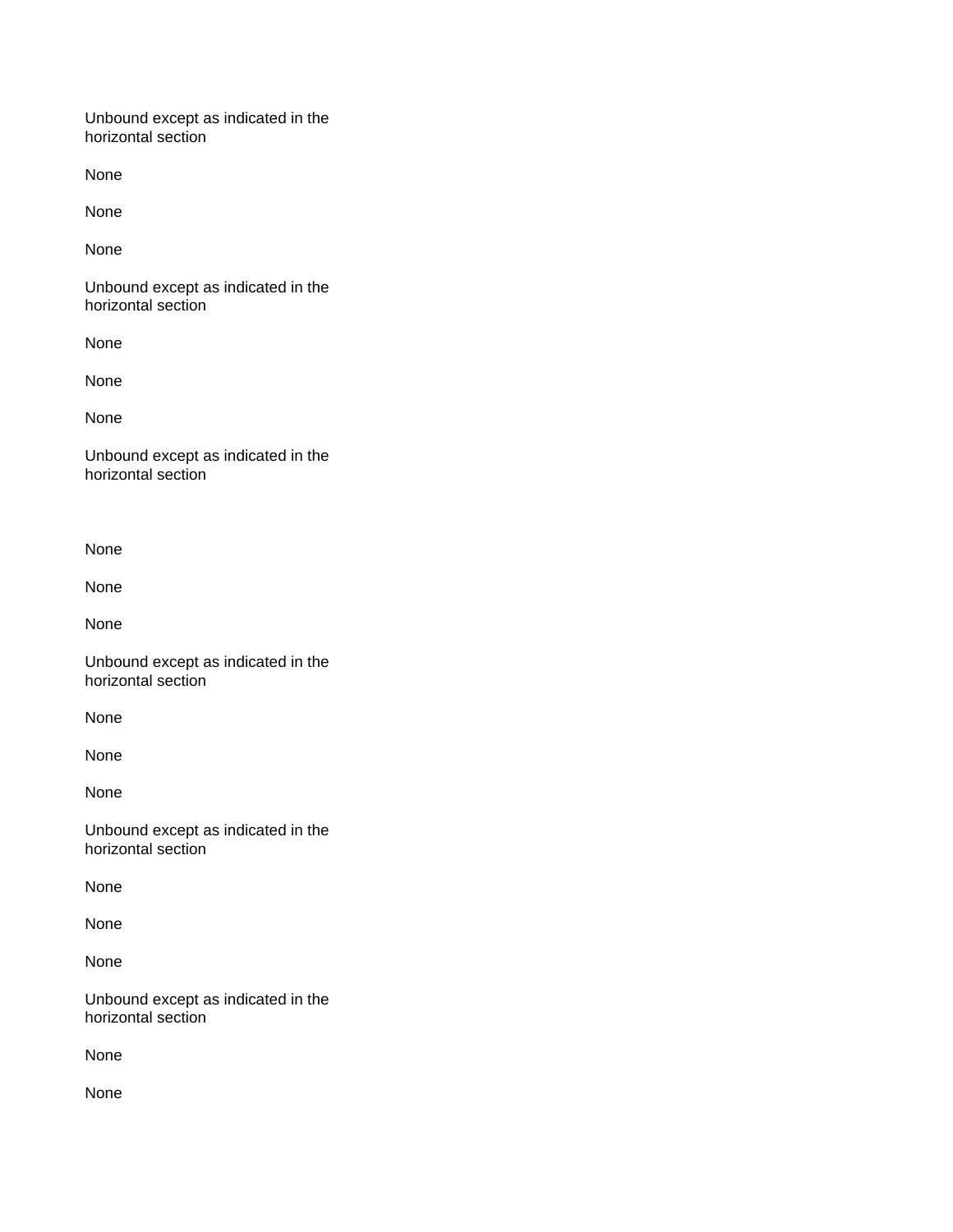Unbound except as indicated in the horizontal section

Unbound

Unbound

None

Unbound except as indicated in the horizontal section

Unbound

Unbound

None

Unbound except as indicated in the horizontal section

Unbound

Unbound

None

Unbound except as indicated in the horizontal section

Unbound

Unbound

None

Unbound except as indicated in the horizontal section

None

None

None

Unbound except as indicated in the horizontal section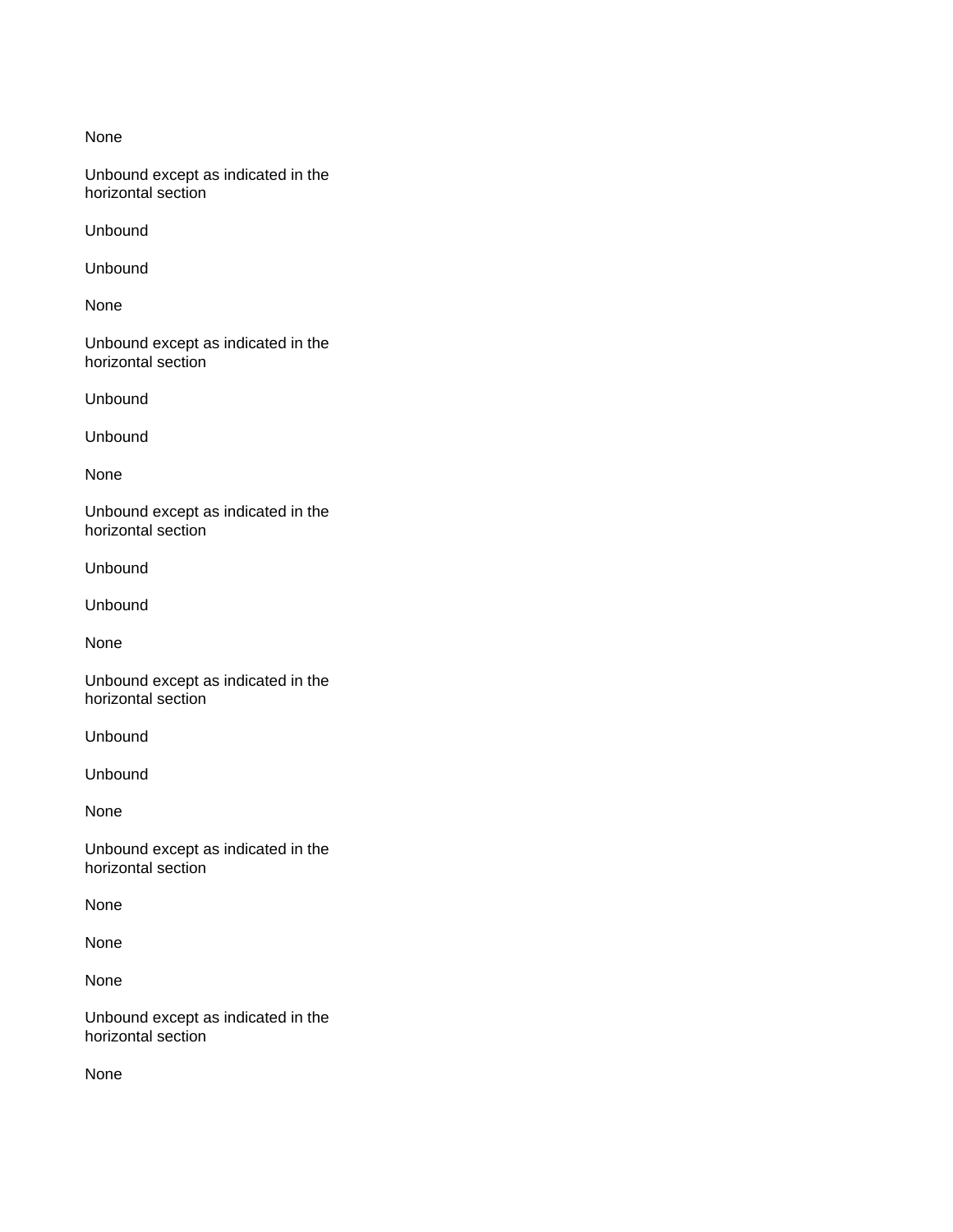None

Unbound except as indicated in the horizontal section

None

None

None

Unbound except as indicated in the horizontal section

None

None

None

Unbound except as indicated in the horizontal section

None

None

Unbound except as indicated in the horizontal section

None

None

None

Unbound except as indicated in the horizontal section

None

None

None

Unbound except as indicated in the horizontal section

Unbound\* **\*** Unbound due to lack of technical feasibility.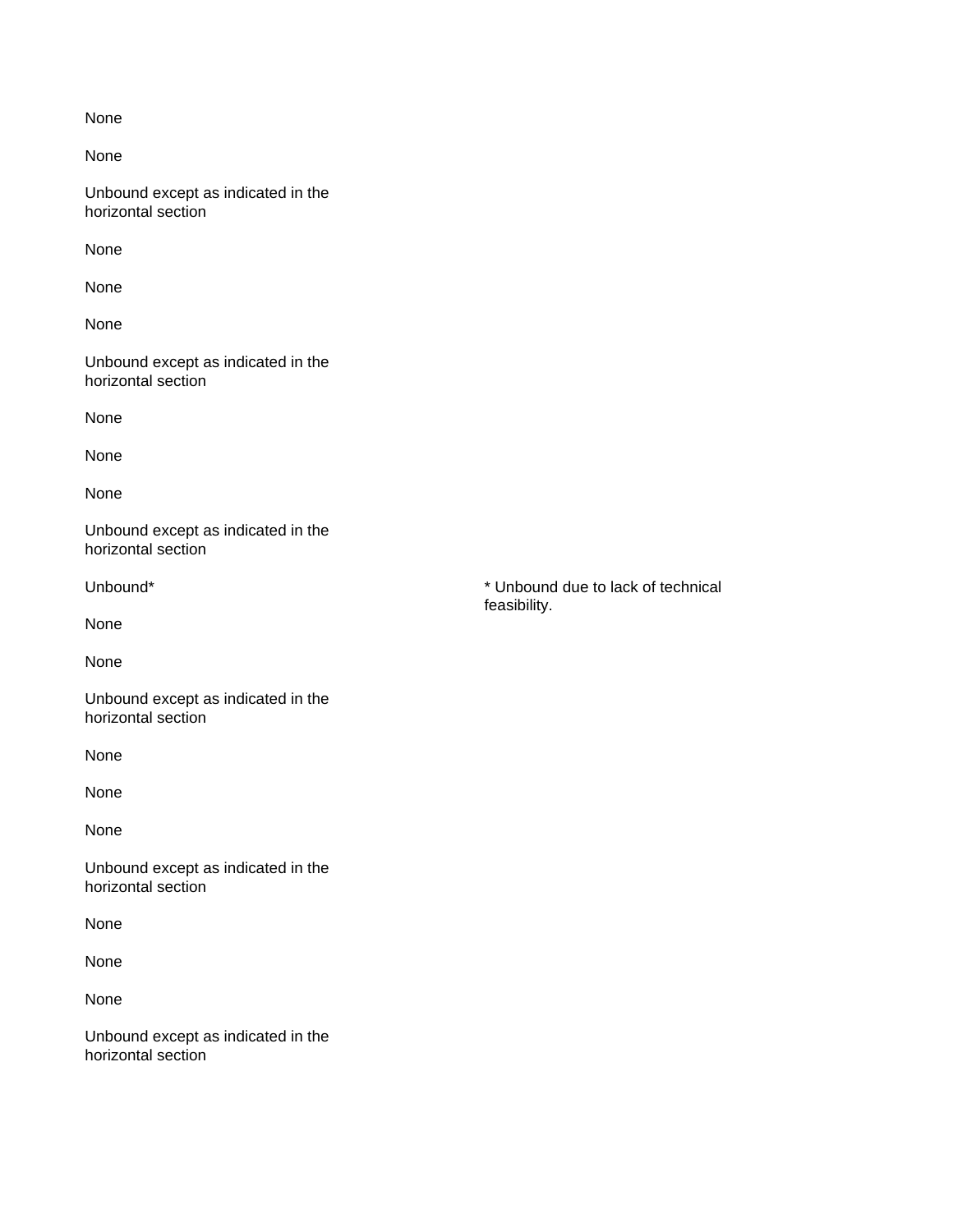None

None

Unbound except as indicated in the horizontal section

| None                                                       | South Africa undertakes the<br>attached additional<br>commitments on regulatory<br>principles.                                                                                               |
|------------------------------------------------------------|----------------------------------------------------------------------------------------------------------------------------------------------------------------------------------------------|
| None<br>None                                               | Authorities to consider by<br>31/12/2003 the feasibility of<br>suppliers additional to the<br>duopoly.                                                                                       |
| Unbound, except as indicated in the<br>horizontal section. | Liberalization of resale<br>services to take place<br>between 2000 and 2003 with<br>authorities to define terms and<br>conditions as well as the<br>maximum limit for foreign<br>investment. |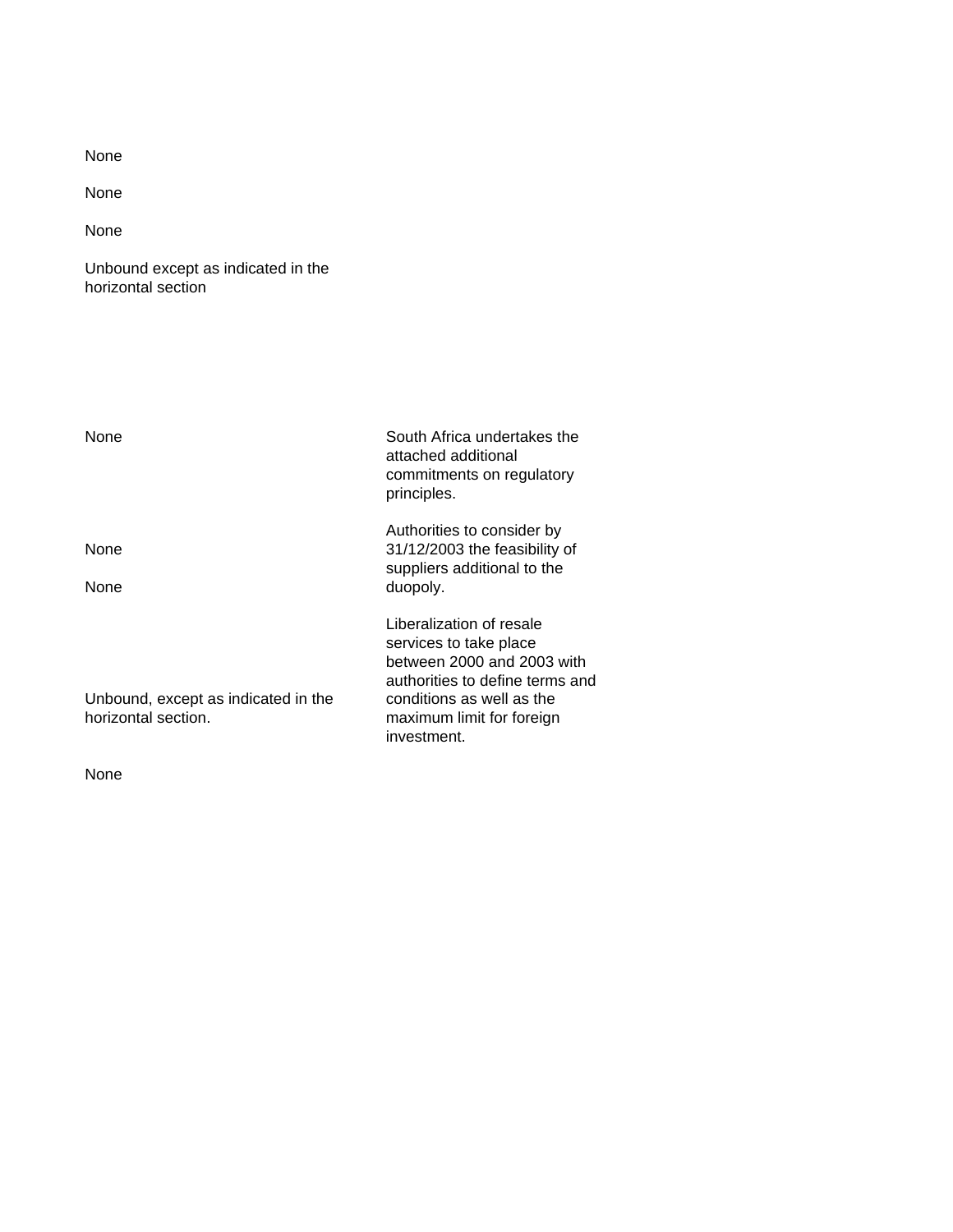| ×<br>×<br>۰,<br>۰. |  |
|--------------------|--|
|                    |  |

Unbound except as indicated in the horizontal section

None

None

None

None

None

Unbound, except as indicated in the horizontal section.

None **Authorities** to examine feasibility of additional suppliers by 31/12/1998.

None

None

Unbound, except as indicated in the horizontal section.

None **Authorities** to examine feasibility of additional suppliers by 31/12/2003.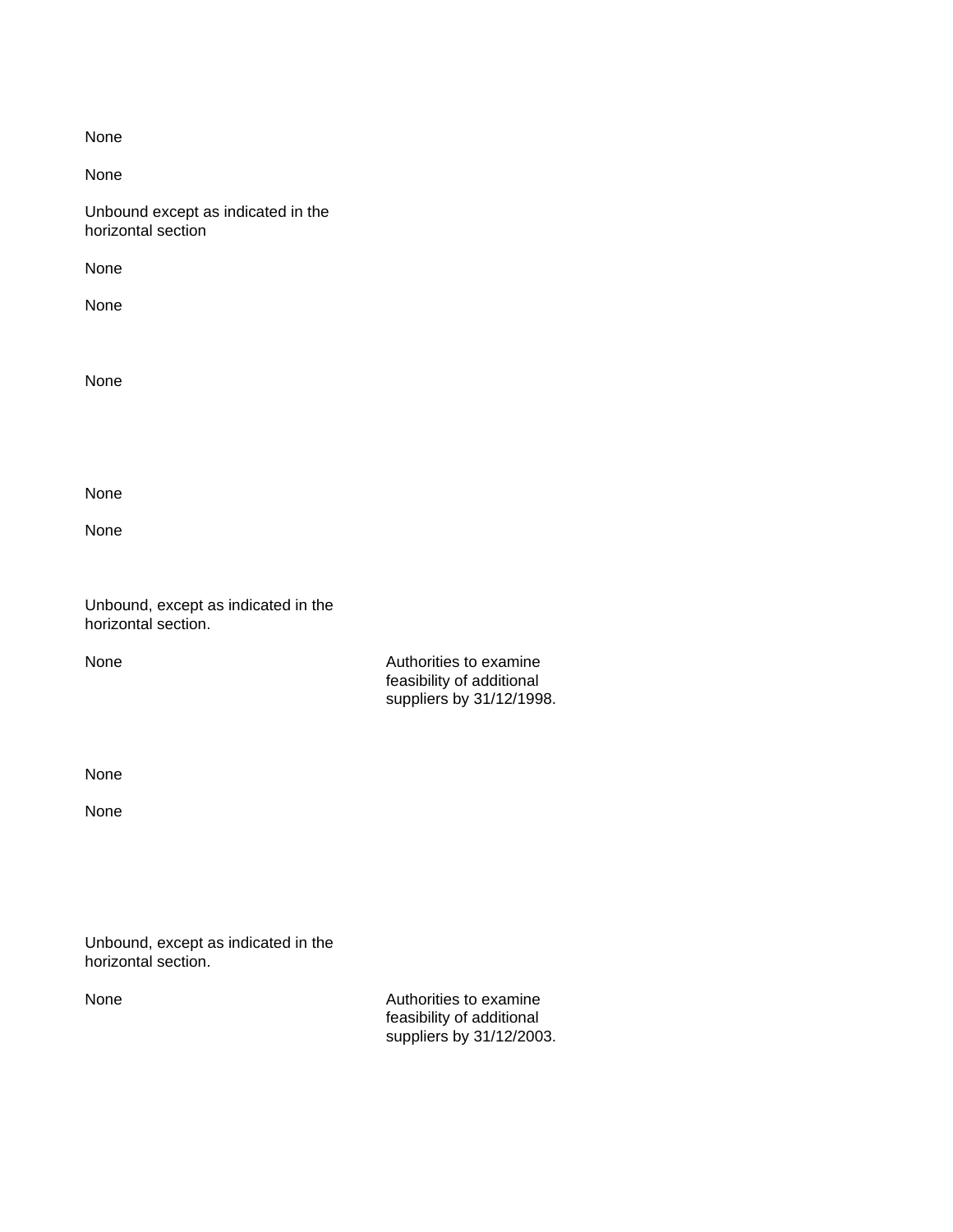None

Unbound, except as indicated in the horizontal section

for the basic telecommunications services.

rt network or service that

per of suppliers; and

provide a service.

terms of participation (having regard to price and supply) in the relevant market for basic telecommunication

suppliers who, alone or together, are a major supplier from engaging in or continuing anti-competitive

 $T$  and above shall include in particular:

sults; and

Innical information about essential facilities and commercially relevant information which are necessary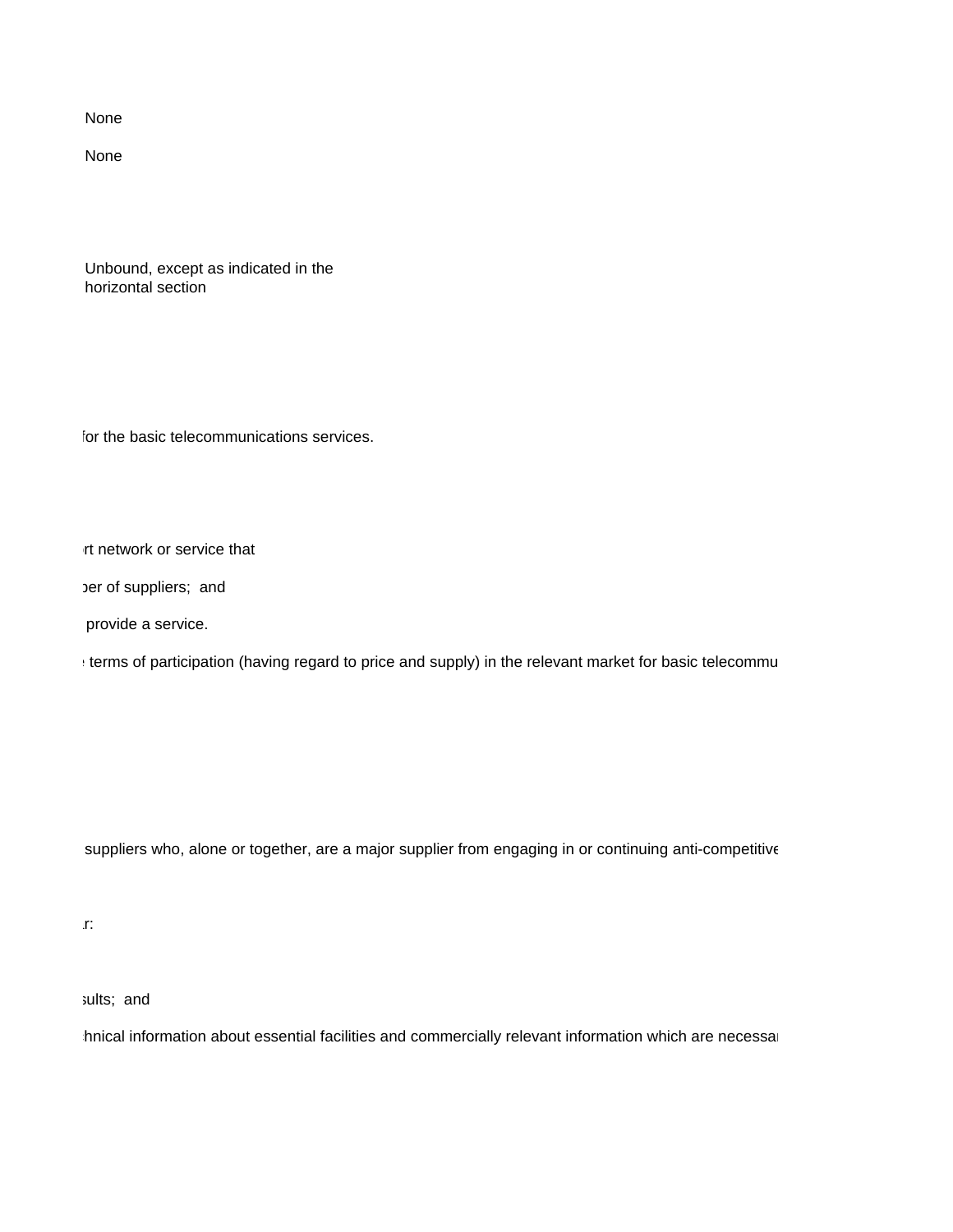imunications transport networks or services in order to allow the users of one supplier to communicat access undertaken.

easible point in the network. Such interconnection is provided.

lards and specifications) and rates#1 and of a quality no less favourable than that provided for its owr

Is and specifications) and cost-oriented rates that are transparent, reasonable, having regard to econ facilities that it does not require for the service to be provided;

offered to the majority of users, subject to charges that reflect the cost of construction of necessary additional facilities; and facilities; and facilities; and facilities; and facilities; and facilities; and facilities;

made publicly available.

Iterconnection agreements or a reference interconnection offer.

ave recourse, either:

#### $\mathsf{v}$  and  $\mathsf{v}$  and  $\mathsf{v}$  which has been made public between  $\mathsf{v}$

ferred to in paragraph 5 below, to resolve disputes regarding appropriate terms, conditions and rates shed previously.

In it wishes to maintain. Such obligations will not be regarded as anti-competitive per se, provided the urdensome than necessary for the kind of universal service defined by the Member.

onditions of individual licences will be made publicly available.

int upon request.

ier of basic telecommunications services. The decisions of and the procedures used by regulators sha

frequencies, numbers and rights of way, will be carried out in an objective, timely, transparent and no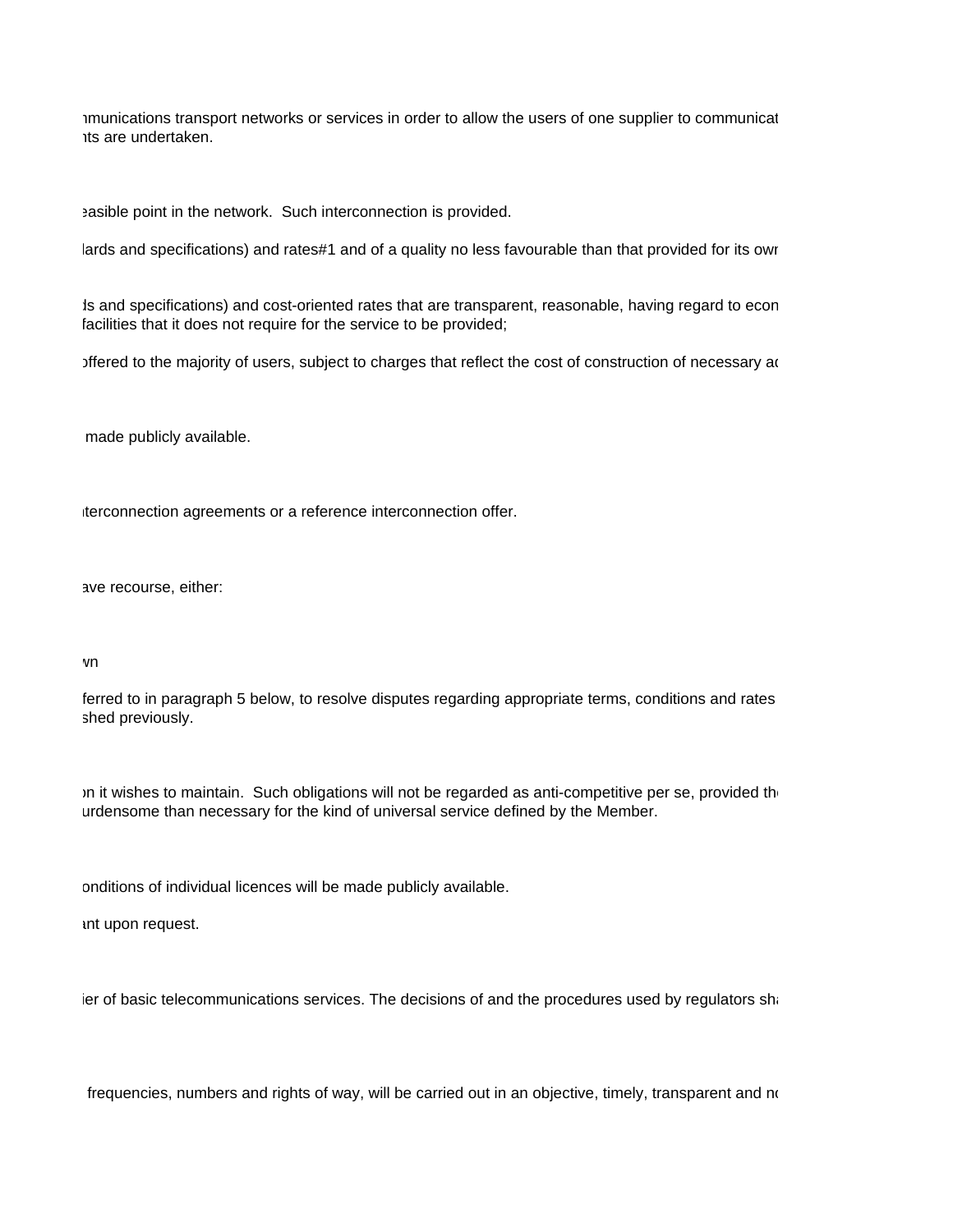et but detailed identification of frequencies allocated for specific government uses is not required.

ervices rendered in different areas under different circumstances or may determine rates which may b criminatory basis.

| Unbound*                                                 | * Unbound due to lack of technical<br>feasibility. |
|----------------------------------------------------------|----------------------------------------------------|
| None                                                     |                                                    |
| None                                                     |                                                    |
| Unbound except as indicated in the<br>horizontal section |                                                    |
| Unbound*                                                 | * Unbound due to lack of technical<br>feasibility. |
| None                                                     |                                                    |
| None                                                     |                                                    |
| Unbound except as indicated in the<br>horizontal section |                                                    |
| Unbound*                                                 | * Unbound due to lack of technical<br>feasibility. |
| None                                                     |                                                    |
| None                                                     |                                                    |
| Unbound except as indicated in the<br>horizontal section |                                                    |
| Unbound*                                                 | * Unbound due to lack of technical<br>feasibility. |
| None                                                     |                                                    |
| None                                                     |                                                    |
| Unbound except as indicated in the<br>horizontal section |                                                    |

None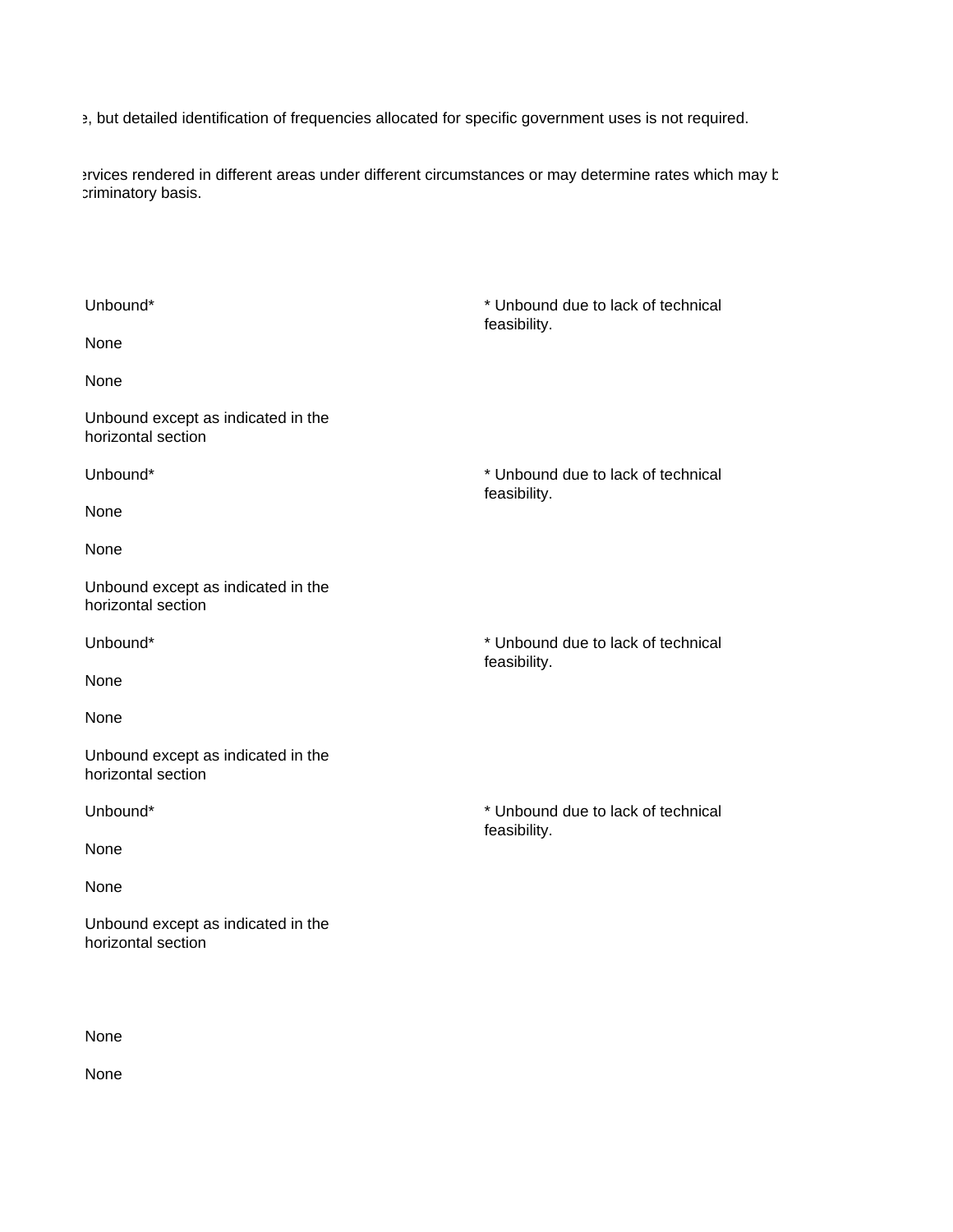Unbound except as indicated in the horizontal section

None

None

None

Unbound except as indicated in the horizontal section

None

None

None

Unbound except as indicated in the horizontal section

None

None

None

Unbound except as indicated in the horizontal section

None

None

None

Unbound except as indicated in the horizontal section

None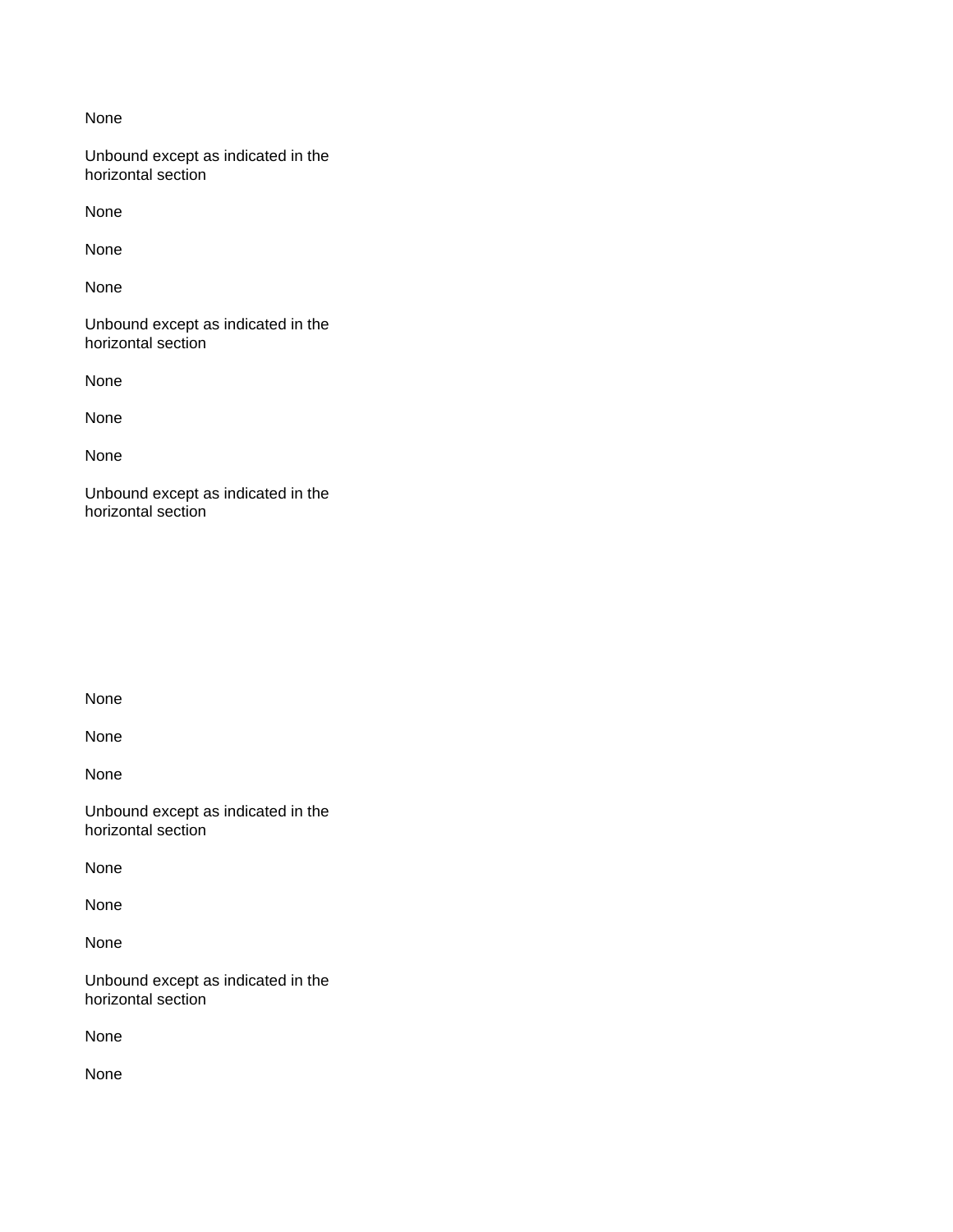Unbound except as indicated in the horizontal section

None

None

None

Unbound except as indicated in the horizontal section

Unbound

None

None

Unbound, except as indicated in the horizontal section.

Unbound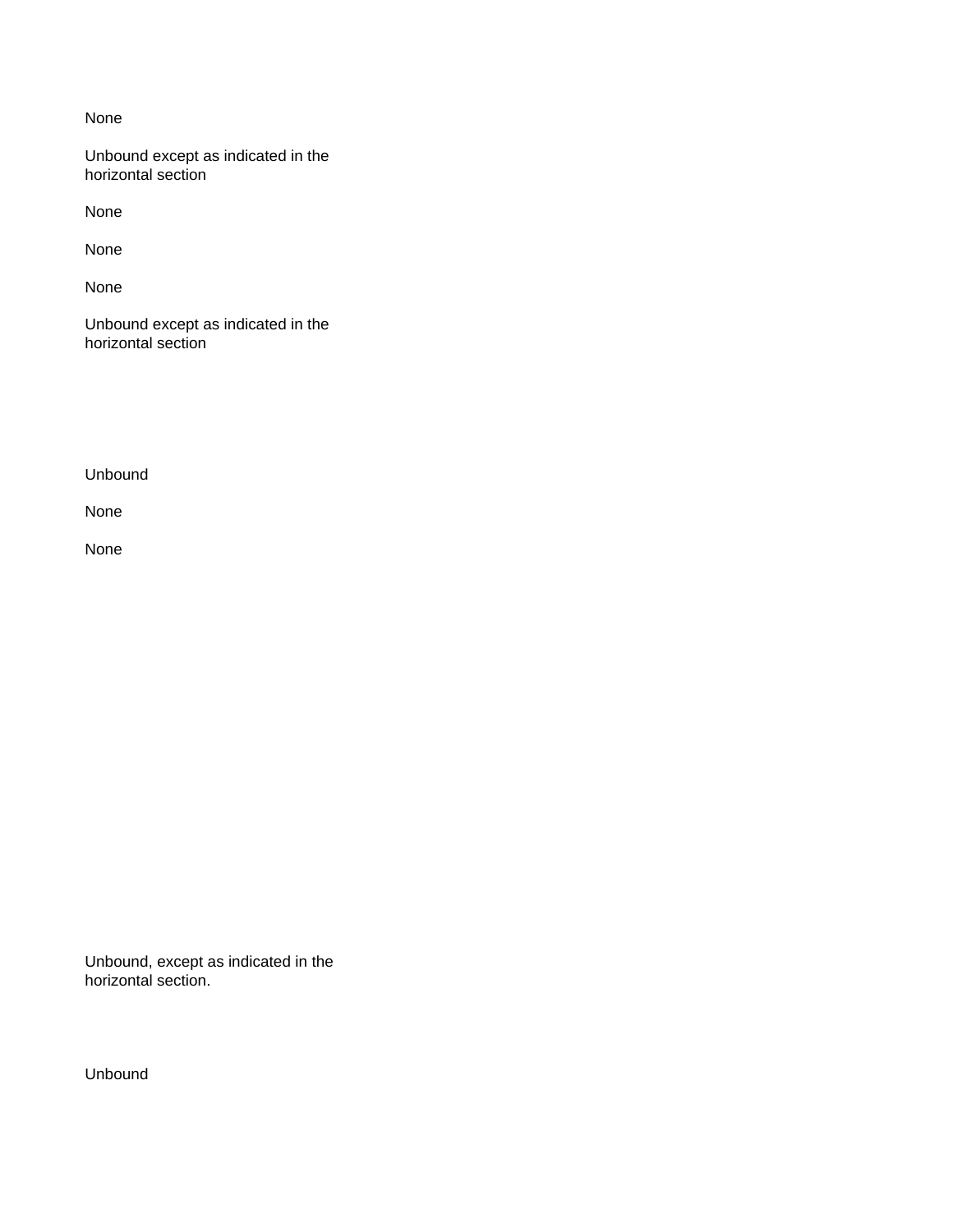Unbound

Branches of banks not incorporated in South Africa must maintain a minimum balance of R 1 million on the deposit accounts of natural persons.

Unbound, except as indicated in the horizontal section.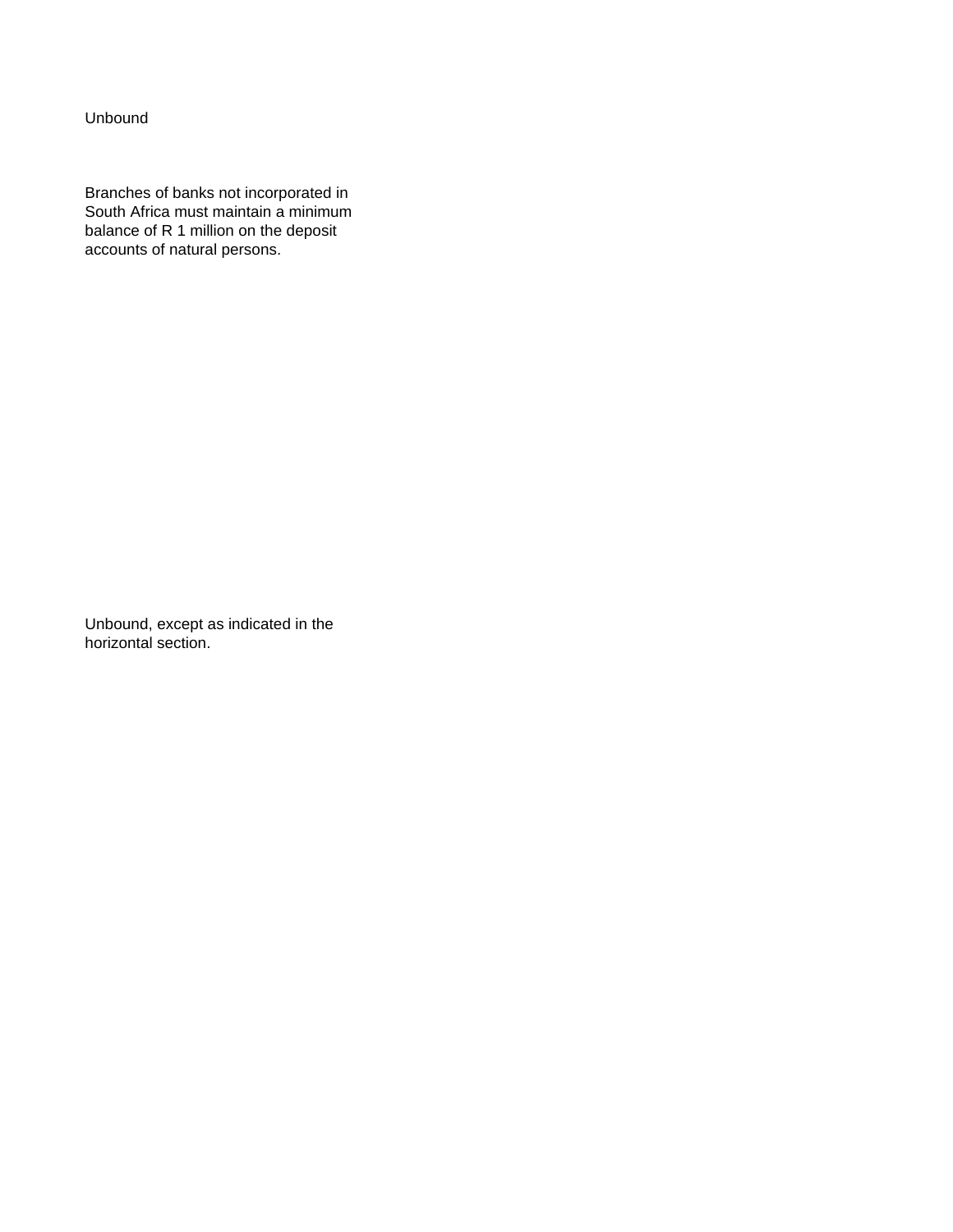None

None

Unbound except as indicated in the horizontal section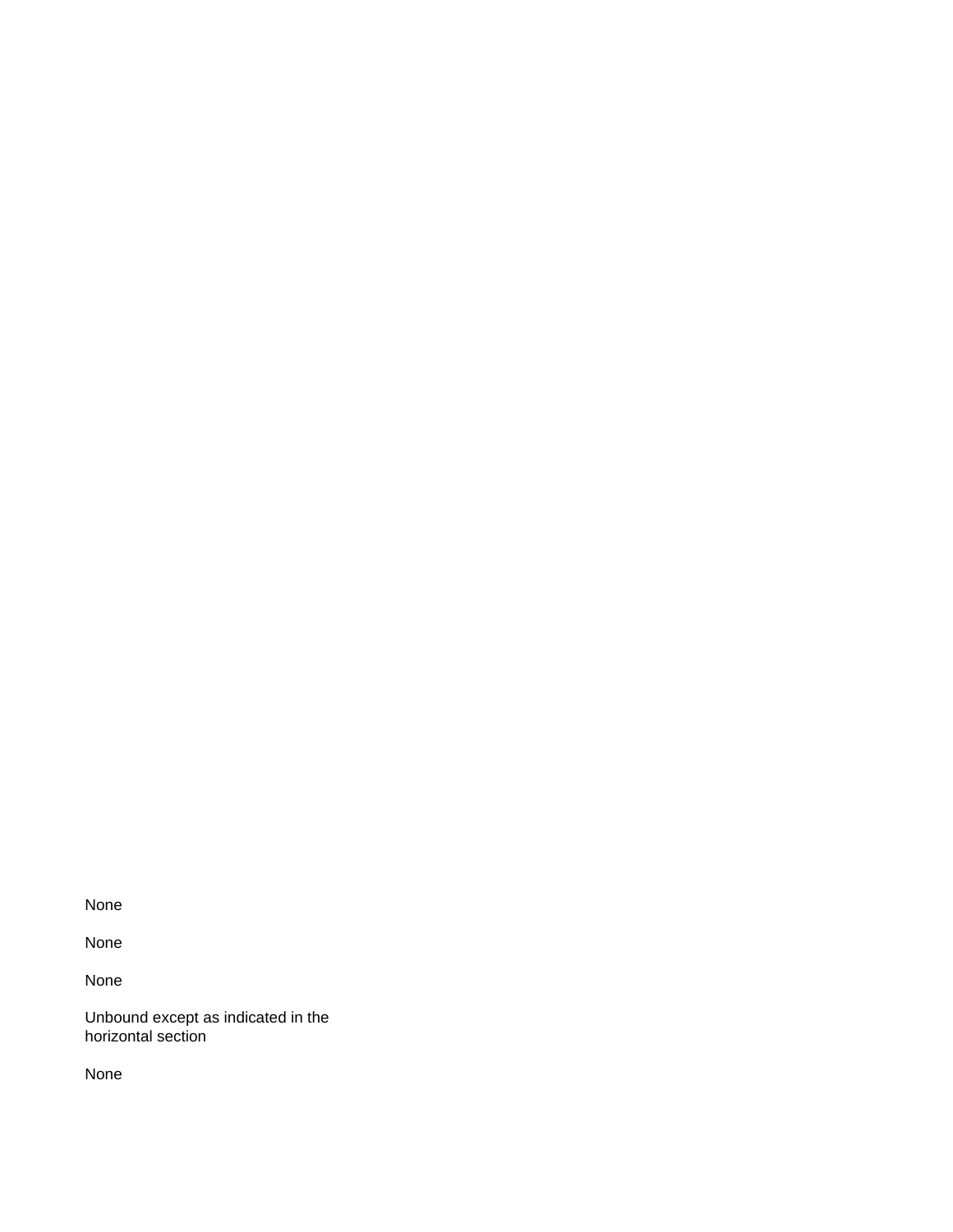None

Unbound except as indicated in the horizontal section

None

None

Unbound except as indicated in the horizontal section

Unbound\* \* Unbound due to lack of technical feasibility.

Unbound

Unbound

None

Unbound except as indicated in the horizontal section

Unbound

Unbound

None

Unbound except as indicated in the horizontal section

Unbound\* **\*** Unbound due to lack of technical

None

None

Unbound except as indicated in the horizontal section

None

Unbound\* **\*** Unbound due to lack of technical

feasibility.

feasibility.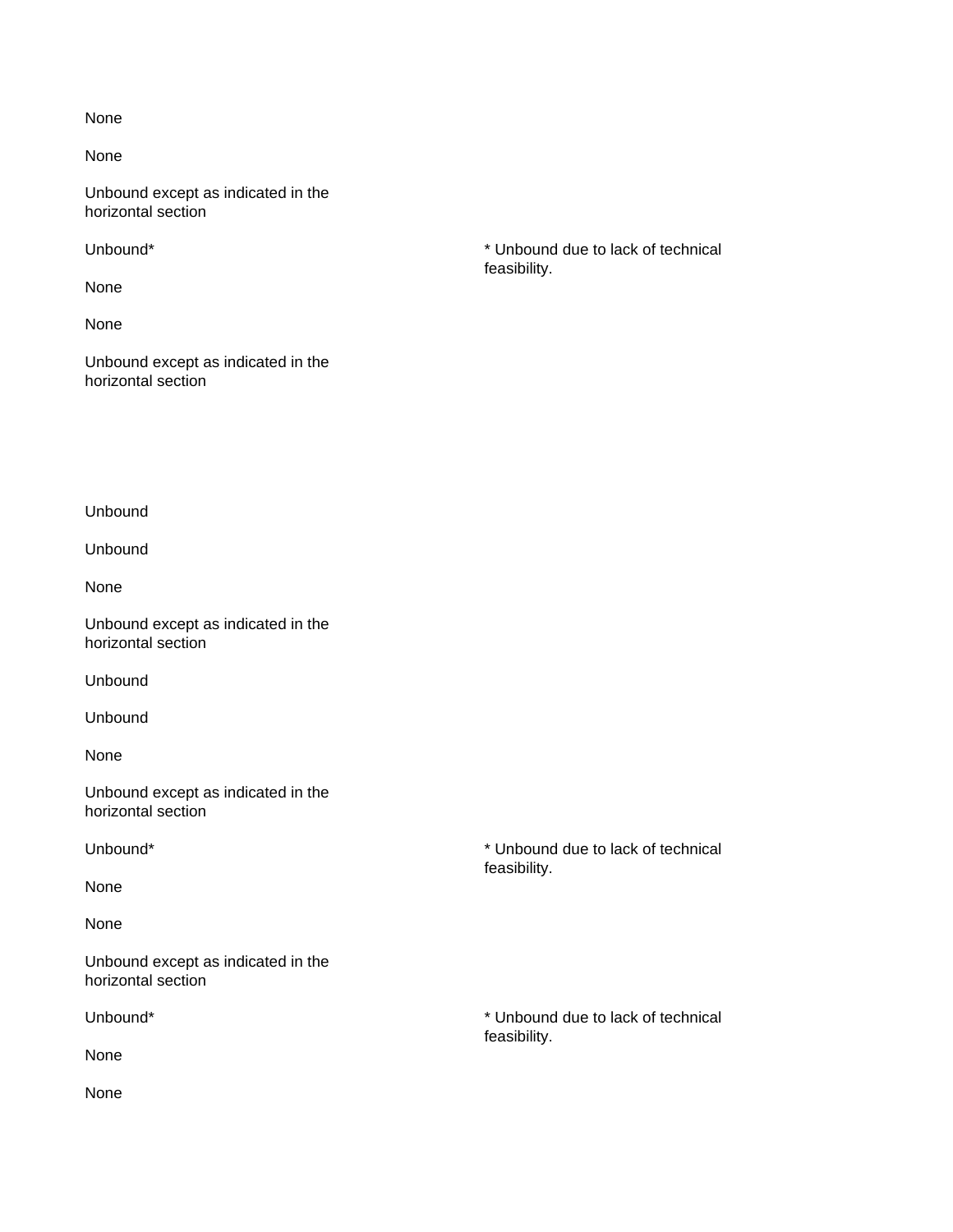Unbound except as indicated in the horizontal section

None

None

Unbound except as indicated in the horizontal section

s to the Services Sectoral Classification List (MTN.GNS/W/120) - W 120, and the UN Provisional Cen

Unbound\* \* Unbound due to lack of technical feasibility.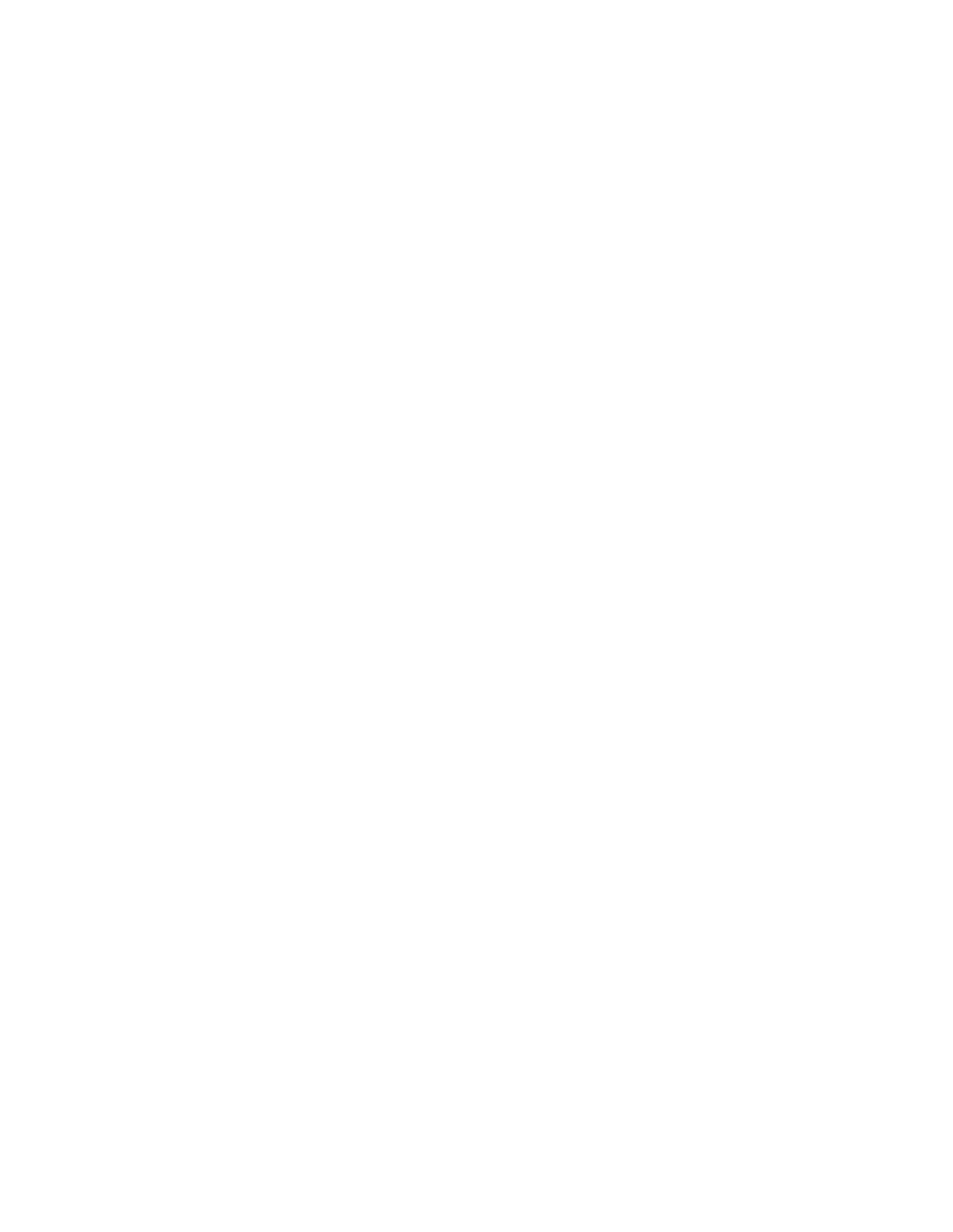mications services as a result of:

 $\rho$  is practices.

ry for them to provide services.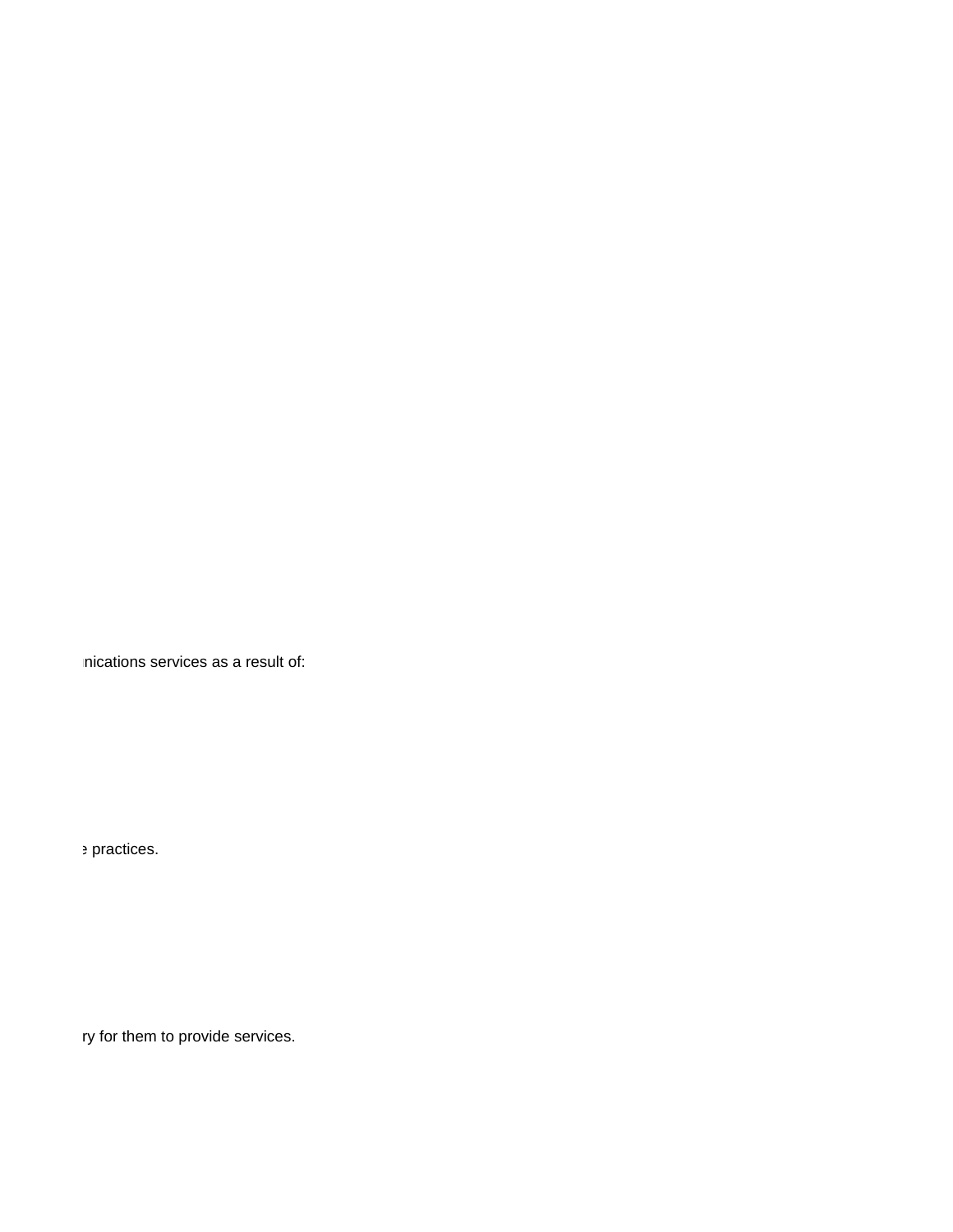te with users of another supplier and to

(a) under non-discriminatory terms, conditions (including technical standards and specifications) and rates#1 and of a quality no less favourable than that provided for its own like services or for like services of

iomic feasibility, and sufficiently

dditional facilities; and

for interconnection within a

ey are administered in a transparent,

all be impartial with respect to all

on-discriminatory manner. The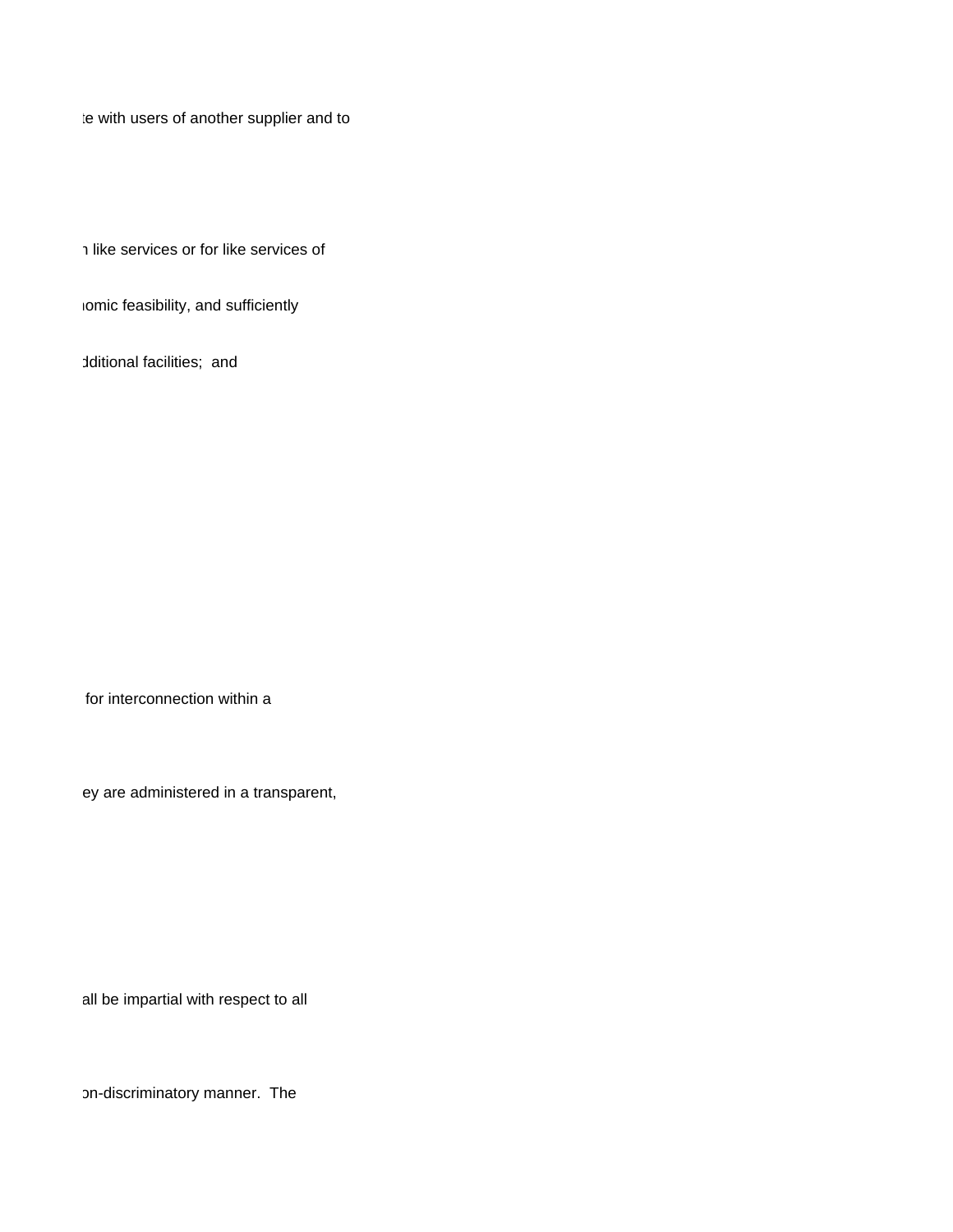e higher or lower than the normal